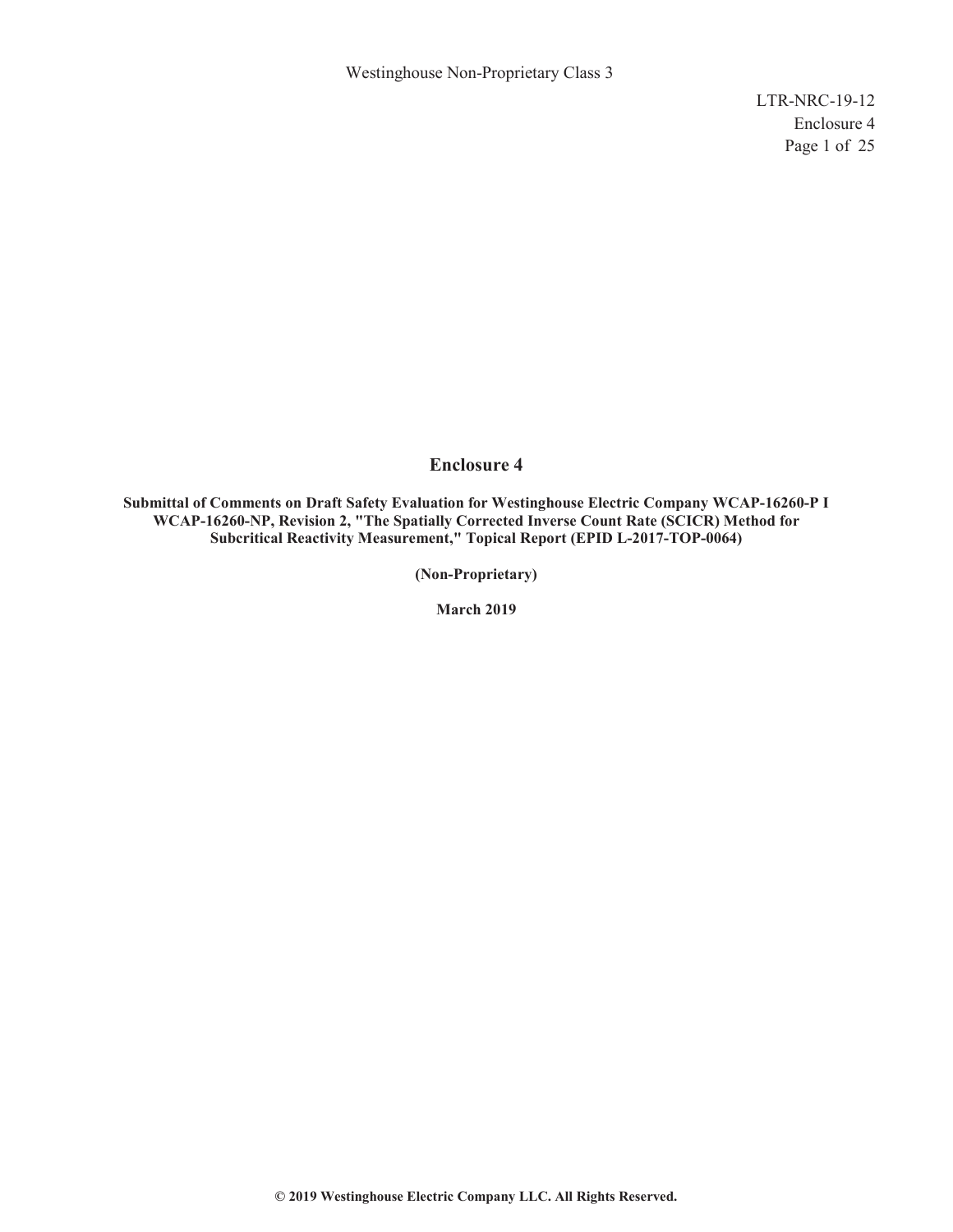| 1                   | <u>U.S. NUCLEAR REGULATORY COMMISSION</u>                                                                                                                                         |  |  |  |
|---------------------|-----------------------------------------------------------------------------------------------------------------------------------------------------------------------------------|--|--|--|
| $\overline{2}$      |                                                                                                                                                                                   |  |  |  |
| 3                   | OFFICE OF NUCLEAR REACTOR REGULATION                                                                                                                                              |  |  |  |
| $\overline{4}$<br>5 | <b>DRAFT SAFETY EVALUATION</b>                                                                                                                                                    |  |  |  |
| $\,$ 6 $\,$         |                                                                                                                                                                                   |  |  |  |
| $\overline{7}$      | FOR WESTINGHOUSE ELECTRIC COMPANY TOPICAL REPORT                                                                                                                                  |  |  |  |
| 8                   |                                                                                                                                                                                   |  |  |  |
| $\boldsymbol{9}$    | WCAP-16260-P/WCAP-16260-NP. REVISION 2. "THE SPATIALLY CORRECTED INVERSE COUNT                                                                                                    |  |  |  |
| 10<br>11            | RATE (SCICR) METHOD FOR SUBCRITICAL REACTIVITY MEASUREMENT"                                                                                                                       |  |  |  |
| 12                  |                                                                                                                                                                                   |  |  |  |
| 13                  | EPID: L-2017-TOP-0064                                                                                                                                                             |  |  |  |
| 14                  | <b>Subcritical Physics</b>                                                                                                                                                        |  |  |  |
| 15                  | <b>Testing (SPT) application</b>                                                                                                                                                  |  |  |  |
| 16                  | <b>INTRODUCTION</b><br>1.0<br>of the SCICR method                                                                                                                                 |  |  |  |
| 17                  | By letter dated December 14, 2017 (Ref. 1), Westinghouse Electric Company (Westinghouse)                                                                                          |  |  |  |
| 18                  | submitted Topical Report (TR) WCAP-16260-P/WCAP-16260-NP, Revision 2, "The Spatially                                                                                              |  |  |  |
| 19                  | Corrected Inverse Count Rate (SCICR) Method for Subcritical Reactivity Measurement" (Ref. 2)                                                                                      |  |  |  |
| 20                  | for U.S. Nuclear Regulatory Commission (NRC) review and approval. The NRC had previously                                                                                          |  |  |  |
| 21                  | reviewed and approved Revision 0 to WCAR, $16260-P$ (Ref. 3); however, Westinghouse has                                                                                           |  |  |  |
| 22                  | made several fundamental changes to the application of subcritical physics testing (SPT) that is                                                                                  |  |  |  |
| 23                  | the subject of WCAP-16260-P, and hence stated that Revision 2 supersedes Revision 1 in its                                                                                        |  |  |  |
| 24                  | entirety. The basic theory of spatial correction, however, is retained from the previous revision.                                                                                |  |  |  |
| 25                  | The NRC staff therefore reviewed the entire TR, but focused on the application changes.                                                                                           |  |  |  |
| 26                  |                                                                                                                                                                                   |  |  |  |
| 27                  | By letters dated August 9, 2018 (Ref. $4$ ), and September 24, 2018 (Ref. $5$ ), the NRC staff from                                                                               |  |  |  |
| 28<br>29            | the Nuclear Performance and Code Review Branch (SNPB) and the Instrumentation and<br>Controls Branch (EICB) issued request for additional information (RAI) questions to complete |  |  |  |
| 30                  | the review. Westinghouse provided RAI responses via letters dated September 13, 2018                                                                                              |  |  |  |
| 31                  | (Ref. $\underline{6}$ ), and October 24, 2018 (Ref. $\underline{7}$ ), respectively. An additional supplement (Ref. $\underline{8}$ ) was                                         |  |  |  |
| 32                  | provided by Westinghouse via letter dated January 8, 2019, to address issues discussed at a                                                                                       |  |  |  |
| 33                  | closed public meeting.                                                                                                                                                            |  |  |  |
| 34                  |                                                                                                                                                                                   |  |  |  |
| 35                  | 2.0<br><b>REGULATORY EVALUATION</b>                                                                                                                                               |  |  |  |
| 36                  | The theory and methods described in WCAP-16260-P, Revision 2, describe a subset of startup                                                                                        |  |  |  |

37 physics tests that are performed at the beginning of a cycle in a pressurized water reactor<br>38 (PWR) to ensure that core characteristics are maintained (e.g., shutdown margin) and the (PWR) to ensure that core characteristics are maintained (e.g., shutdown margin) and the core 39 is operating as designed. The following sections provide the applicable regulations contained in 40 Title 10, "Energy," of the *Code of Federal Regulations*" (10 CFR), followed by a discussion of 41 available regulatory guidance, and finally, a discussion  $\delta$ f the way that SCICR is intended to 42 satisfy the applicable requirements. The section concludes with a statement of the NRC staf satisfy the applicable requirements. The section concludes with a statement of the NRC staff 43 review objective.

44

via measurement as a means to **confirm** demonstrate that confirm

**Enclosure**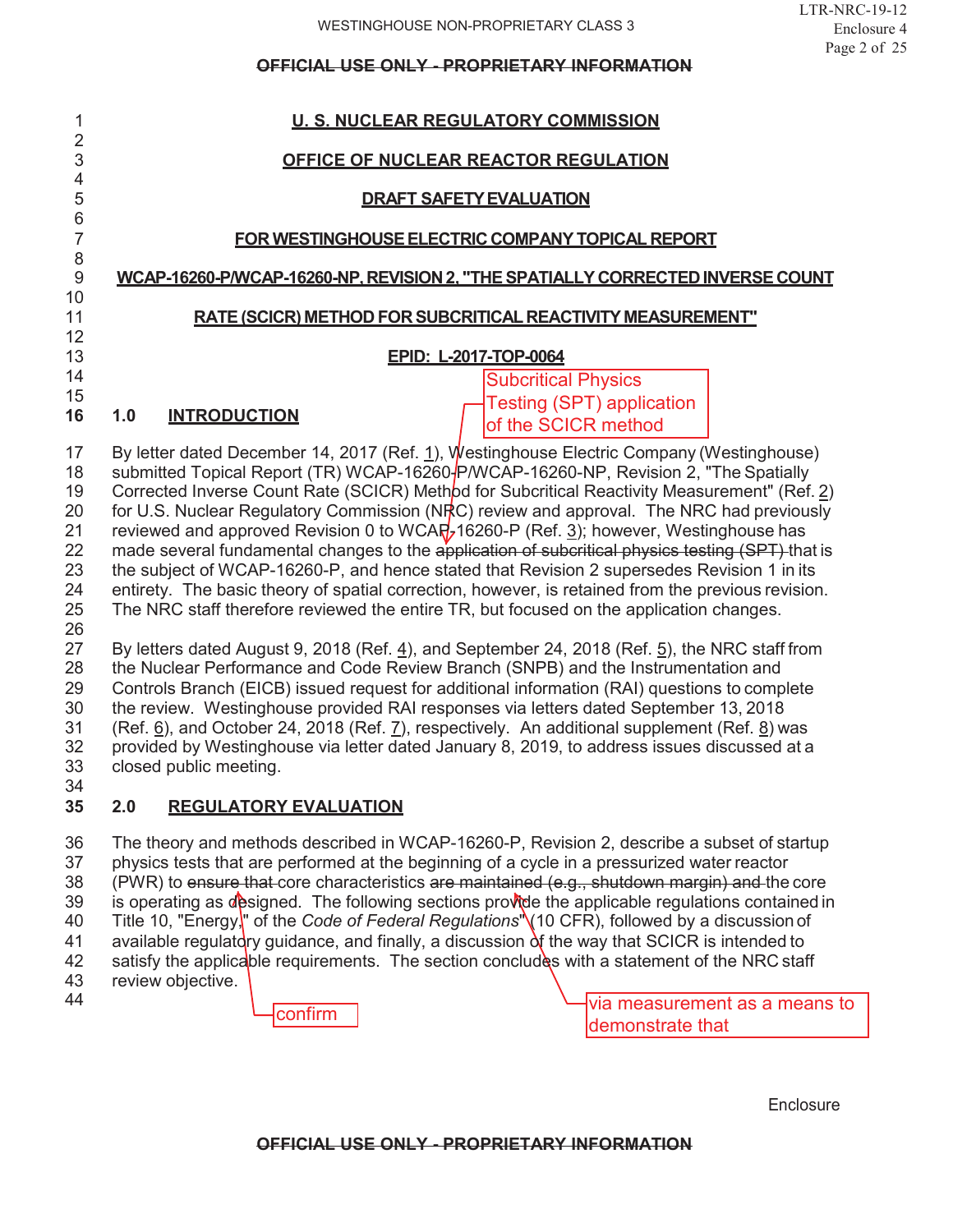#### - 2 -

## 2.1 APPLICABLE REGULATORY REQUIREMENTS

2 Section 50.34, "Contents of Applications; Technical Information," of the 10 CFR requires that<br>3 safety analysis reports be submitted that analyze the design and performance of structures, safety analysis reports be submitted that analyze the design and performance of structures, systems, and components provided for the prevention of accidents and the mitigation of the consequences of accidents. As part of the core-reload-design process, licensees or supporting 6 vendors perform reload safety evaluations (SEs) to ensure the safety analyses remain<br>7 applicable to the as-designed cycle. Testing provides further assurance that the cycle applicable to the as-designed cycle. Testing provides further assurance that the cycle will operate in conformance with its design, and hence within the constraints of the safety analyses and supporting evaluations. (delete text)

- 11 The regulation at 10 CFR 50.36, "Technical specifications," requires reactor licenses to include<br>12 technical specifications (TS), which must contain items in the following categories: safety limits technical specifications (TS), which must contain items in the following categories: safety limits
- (SLs), limiting safety system settings, and limiting control settings; limiting conditions for
- operation (LCOs); surveillance requirements (SRs); design features; and administrative
- controls. In particular, 10 CFR 50.36(c)(1) defines SLs as limits on important process
- 
- 16 parameters found necessary to protect the integrity of the physical barriers that guard against<br>17 the uncontrolled release of radioactivity: 10 CFR 50.36(c)(2) defines LCOs as the lowest the uncontrolled release of radioactivity; 10 CFR  $50.36(c)(2)$  defines LCOs as the lowest
- functional capability or performance level of equipment required for safe operation of the facility;
- and 10 CFR 50.36(c)(3) defines SRs as those requirements relating to test, calibration, or
- inspection to assure that the necessary quality of systems and components is maintained, that
- facility operation will be within SLs, and that the LCOs will be met. Plants are typically required
- to maintain a certain amount of shutdown margin and to maintain core reactivity close to predicted values - these are included, for example, in the Westinghouse Standard Technical
- Specifications (STS) documented in NUREG-1431, Revision 4, Volume 1 (Ref. 9), as LCO 3.1.1
- and LCO 3.1.2, respectively. While the SPT techniques described in WCAP-16260-P/
- WCAP-16260-NP, Revision 2, do not directly affect these LCOs, they will be used to perform the surveillances required by their associated SRs to ensure the LCOs are met.
- 

Section XI, "Test Control," of 10 CFR Part 50 Appendix B, "Quality Assurance Criteriafor

- Nuclear Power Plants and Fuel Reprocessing Plants," requires that a test program be established to ensure that structures, systems, and components will perform satisfactorily in service. All functions necessary to ensure that the specified design conditions are not exceeded during normal operation and anticipated operational occurrences must be tested. This testing is an integral part of the design, construction, and operation of the plant.
- 

# 2.2 DISCUSSION AND REGULATORY GUIDANCE



 Physics tests are the subject of discussion in the NRC's STS. NUREG-1431, Revision 4, Volume 1, "Standard Technical Specifications - Westinghouse Pants: Specifications," defines the physics tests as "those tests performed to measure the fundamental nuclear characteristics of the reactor core and related instrumentation." The tests are described in NUREG-1431, 41 Revision 4, Volume 2, "Standard Technical Specifications - Westinghouse Plants: Bases," in<br>42 the context of exceptions provided to certain TS requirements to allow for the completion of the context of exceptions provided to certain TS requirements to allow for the completion of such tests. The description provides a succinct description of the purpose of the physics tests. The following is quoted from Page B 3.1.8-1 of NUREG-1431, Volume 2: The key objectives of a test program are to: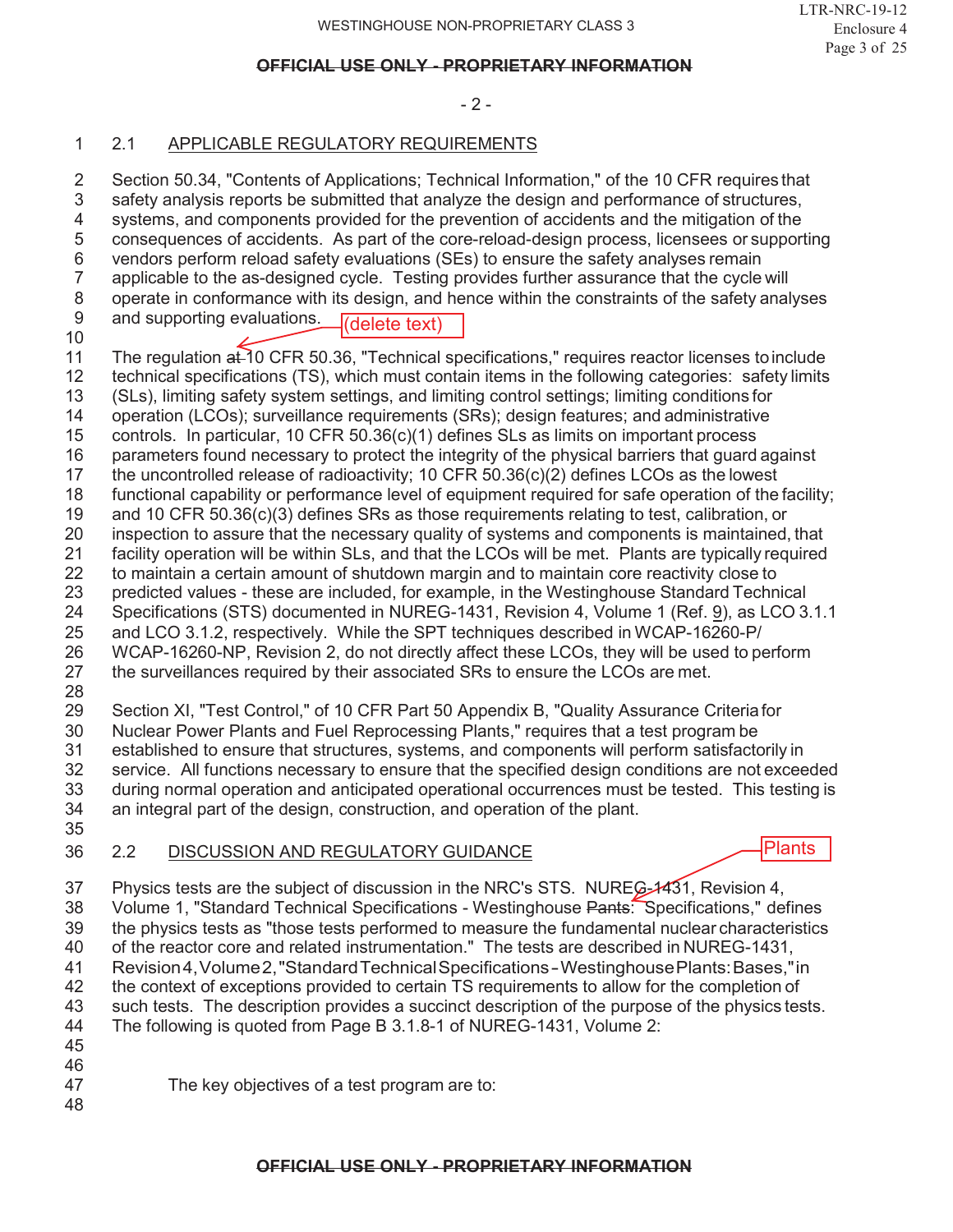#### - 3 -

| 1                                                                                | a.          | Ensure that the facility has been adequately designed,                                                                                                                                                                                                                                                                                                                                                                                                                                                                                                                                                                                                                                                                                                                                                                                                                                                                                                                                                                                                                                                                                         |
|----------------------------------------------------------------------------------|-------------|------------------------------------------------------------------------------------------------------------------------------------------------------------------------------------------------------------------------------------------------------------------------------------------------------------------------------------------------------------------------------------------------------------------------------------------------------------------------------------------------------------------------------------------------------------------------------------------------------------------------------------------------------------------------------------------------------------------------------------------------------------------------------------------------------------------------------------------------------------------------------------------------------------------------------------------------------------------------------------------------------------------------------------------------------------------------------------------------------------------------------------------------|
| 2                                                                                | b.          | Validate the analytical models used in the design and analysis,                                                                                                                                                                                                                                                                                                                                                                                                                                                                                                                                                                                                                                                                                                                                                                                                                                                                                                                                                                                                                                                                                |
| 3                                                                                | C.          | Verify the assumptions used to predict unit response,                                                                                                                                                                                                                                                                                                                                                                                                                                                                                                                                                                                                                                                                                                                                                                                                                                                                                                                                                                                                                                                                                          |
| 4<br>5                                                                           | d.          | Ensure that installation of equipment in the facility has been<br>accomplished in accordance with the design, and                                                                                                                                                                                                                                                                                                                                                                                                                                                                                                                                                                                                                                                                                                                                                                                                                                                                                                                                                                                                                              |
| 6                                                                                | е.          | Verify that the operating and emergency procedures are adequate.                                                                                                                                                                                                                                                                                                                                                                                                                                                                                                                                                                                                                                                                                                                                                                                                                                                                                                                                                                                                                                                                               |
| 7<br>8<br>$\overline{9}$<br>10<br>11                                             |             | [.] The PHYSICS TESTS requirements for reload fuel cycles ensure that<br>the operating characteristics of the core are consistent with the design<br>predictions and that the core can be operated as designed.                                                                                                                                                                                                                                                                                                                                                                                                                                                                                                                                                                                                                                                                                                                                                                                                                                                                                                                                |
| 12<br>13<br>14<br>15<br>16                                                       | symmetry.   | The STS BASES identify five physics tests required for reload fuel cycles in Mode 2: (1) critical<br>boron concentration (CBC) with control rods withdrawn; (2) CBC with control rods inserted;<br>(3) control rod worth; (4) isothermal temperature coefficient (ITC); and (5) neutron flux                                                                                                                                                                                                                                                                                                                                                                                                                                                                                                                                                                                                                                                                                                                                                                                                                                                   |
| 17<br>18<br>19<br>20<br>21<br>22<br>23<br>24<br>25<br>26<br>27<br>28<br>29<br>30 | by the NRC. | Additionally, the STS BASES contain references to two other sources of guidance that may be<br>considered relevant to physics test methods, although each has limitations. First, the STS<br>BASES refer to NRC Regulatory Guide (RG) 1.68, Revision 2, "Initial Test Programs for<br>Water-Cooled Nuclear Power Plants," dated August 1978. This RG is intended to be used in<br>conjunction with planning an initial startup testing program, although portions of it describe<br>physics testing requirements that would remain applicable for subsequent startups. Note that<br>RG 1.68 has been revised twice since the publication of the 1978 version that is referenced in<br>the STS. Second, the STS BASES refer to American National Standards Institute<br>(ANSI)/American Nuclear Society (ANS) standard ANSI/ANS-19.6.1-1985, "Reload Startup<br>Physics Tests for Pressurized Water Reactors." While this standard may provide guidance of<br>direct relevance to the testing methods described in WCAP-16260-P/WCAP-16260-NP,<br>Revision 2, a more recent revision was issued in 2011, and neither revision has been endorsed |
| 31<br>32<br>33<br>34                                                             |             | Given the limitations noted above, the NRC considered discussion contained in RG 1.68 and<br>ANSI/ANS-19.6.1, as provided in the most recently issued revisions of both, and to the extent<br>appropriate given the regulatory requirements identified above.                                                                                                                                                                                                                                                                                                                                                                                                                                                                                                                                                                                                                                                                                                                                                                                                                                                                                  |
| 35                                                                               | 2.3         | <b>REVIEW OBJECTIVES</b>                                                                                                                                                                                                                                                                                                                                                                                                                                                                                                                                                                                                                                                                                                                                                                                                                                                                                                                                                                                                                                                                                                                       |
| 36<br>37<br>38<br>39<br>40                                                       |             | The testing methods described in WCAP-16260 relate to SPT undertaken during reactor<br>startup. The characteristics required to be confirmed during startup by ANSI/ANS-19.6.1-2011<br>include the global reactivity balance, the capability to shutdown the core, the core power<br>distribution <sup>1</sup> , and measures for reactivity control. The bases for TS 3.1.8, "PHYSICS TEST<br>Exceptions-MODE2" provided in NUREG-1431, Revision 4, Volume 2, "Standard Technical                                                                                                                                                                                                                                                                                                                                                                                                                                                                                                                                                                                                                                                             |

 $^{\rm 1}$ Though a flux map is typically performed at higher powers to get a better indication of the core power distribution, control rod worth measurements in the low power or startup configuration provides a preliminary indication of the core power distribution.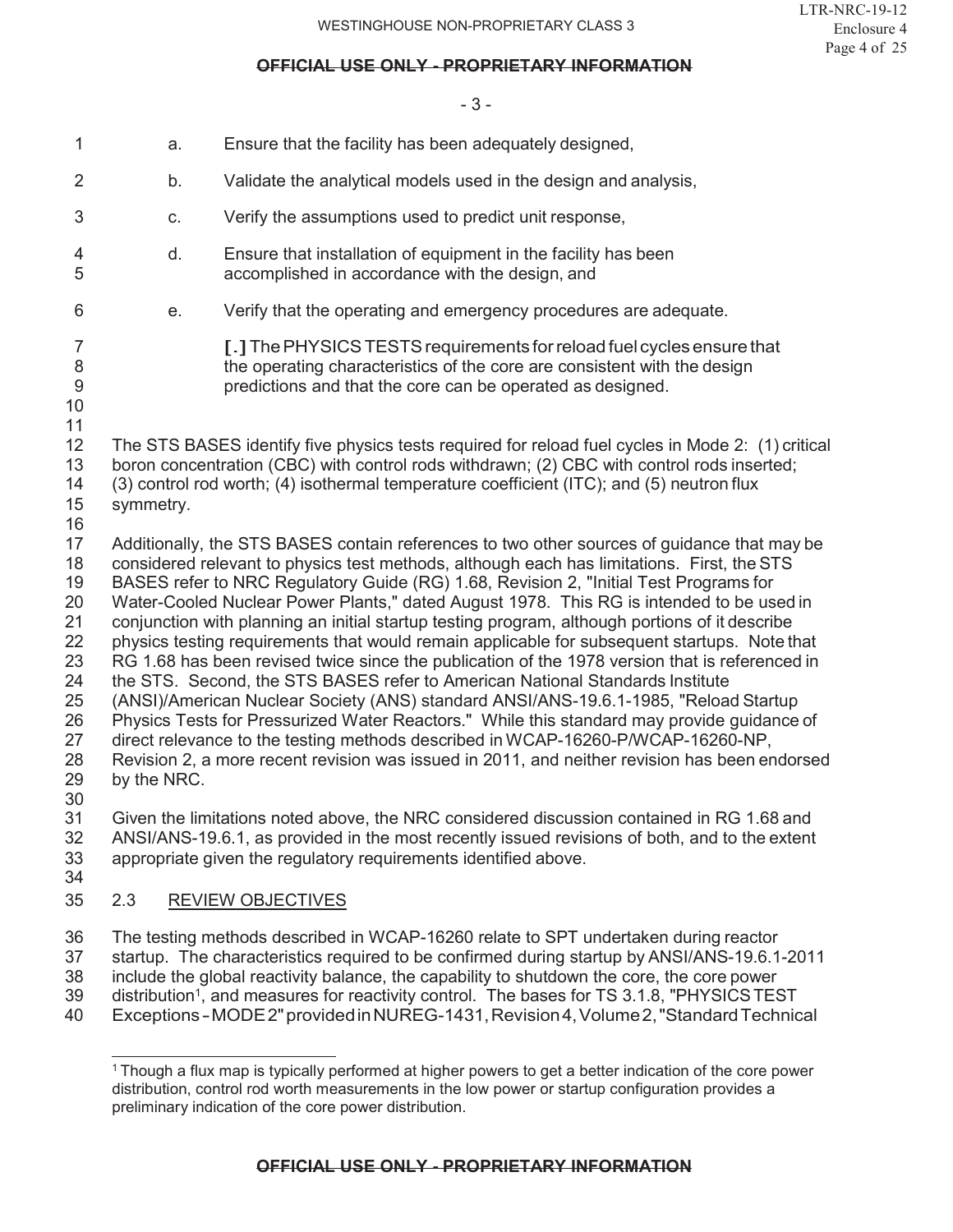#### - 4 -

1 Specifications - Westinghouse Plants: Bases" (Ref. 10) also discusses the need to confirm<br>2 certain low-power physics test parameters, including critical boron concentration (CBC) at ho

2 certain low-power physics test parameters, including critical boron concentration (CBC) at hot

- 3 zero power (HZP) conditions with all control rods out of the core, CBC at HZP conditions with
- 4 control rods inserted, control rod worth, ITC, and flux symmetry (which may be performed at up<br>5 to 30 percent power and is therefore not necessarily a MODE 2 test).
- to 30 percent power and is therefore not necessarily a MODE 2 test).
- 6<br>7 7 A key distinction between the SCICR method described in the TR and low-power physics testing
- 8 (LPPT) as described in the STS BASES is that the SCICR-based testing can be performed 9 before criticality is achieved. According to Westinghouse, this "inherently enhances plant safety
- **10** and reactivity management" and the **[ ]**
- 11 "improves test reliability and human performance." However, it is noteworthy that there is no
- 12 direct correspondence between the SPT parameters and the LPPT parameters, though they<br>13 validate the same core characteristics. Table 1-1 of WCAP-16260 provides a mapping betwe validate the same core characteristics. Table 1-1 of WCAP-16260 provides a mapping between
- 14 the typical LPPT parameters and the SPT parameters that accomplish the same goal. Because
- 15 this table does not discuss the need to test for CBC with rods inserted, and how its equivalent
- 16 will be accomplished by SPT, the NRC asked Westinghouse in SNPB RAI 1 to investigate this
- 17 omission. Westinghouse responded that the requirement for HZP CBC with rods inserted was
- 18 removed in the 1997 revision of ANSI/ANS-19.6.1 and was only used to confirm reactivity
- 19 computer performance for the rod swap and sequential dilution LPPT programs; therefore, it is 20 not needed for more advanced LPPT programs, such as dynamic rod worth measurement not needed for more advanced LPPT programs, such as dynamic rod worth measurement
- 21 (DRWM), and the SPT program under evaluation in this SE. Of the characteristics and tests
- 22 from ANSI/ANS-19.6.1-2011 and NUREG-1431, Revision 4, Volume 2, discussed above, all are
- 23 therefore covered by SPT parameters except for the ITC and flux symmetry, which must still be 24 performed by traditional LPPT techniques.
- 25

 The NRC staff thus performed its review of WCAP-16260-P/WCAP-16260-NP, Revision 2, to ensure that the testing methods and procedural guidance described therein provide a reliable means to satisfy the startup physics testing requirements established in the STS, which are identified as within the scope of SCICR. This review establishes that SCICR is an acceptable 30 means to satisfy the requirements set forth in 10 CFR 50.34, and in 10 CFR Part 50,

- 31 Appendix B, Criterion XI, insofar as those requirements pertain to core physics testing for<br>32 verification of the relevant design and analyses. verification of the relevant design and analyses.
- 33
- **34 3.0 TECHNICAL EVALUATION**
- 35 3.1 BASIC THEORY

the Dynamic Rod Worth Measurement (DRWMTM) **technique** 

- 36 The SCICR methods rely on a quantity known as the inverse count rate ratio (ICRR). A **37** fundamental tenet of the theory behind SCICR is that, **[**
- 38 39

40 **]**

41 42 A series of **[ ]** are defined in order to apply the ICRR theory to an actual, subcritical **43** core. These are **[** 44 45 46 **]** 47 The **[ ]** measures **[** 48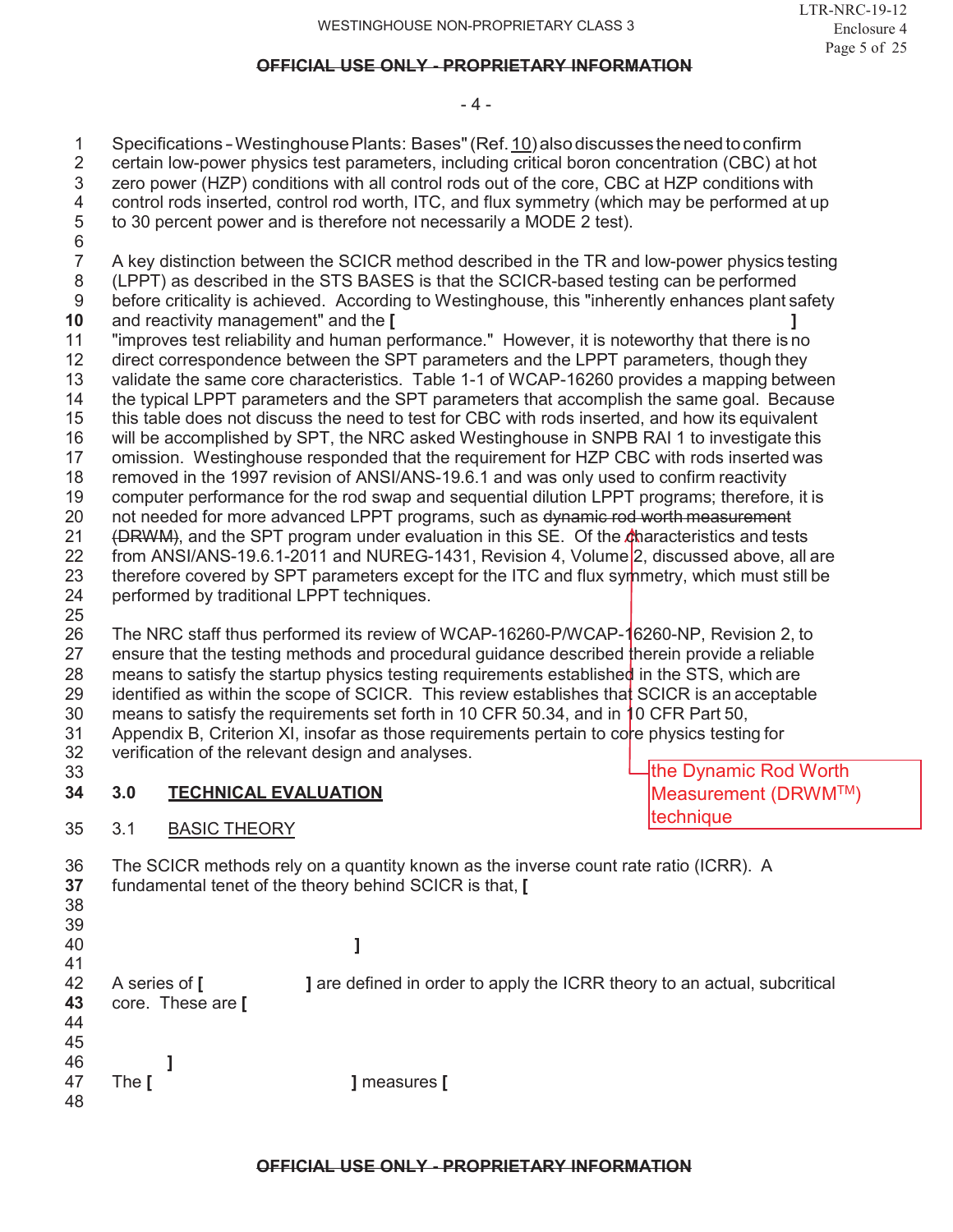#### LTR-NRC-19-12 Enclosure 4 Page 6 of 25

| ] Westinghouse elaborated on the TR discussion in the response to SNPB<br>RAI 2, which provided more detailed information on the process used to determine [<br>] The process is fundamentally similar to that applied in the NRC-approved<br>methodology for rod worth measurements discussed in WCAP-13360-P-A, "Westinghouse<br>Dynamic Rod Worth Measurement Technique" (Ref. 11) for calculating [                                                                                                                                                             |                                        |
|---------------------------------------------------------------------------------------------------------------------------------------------------------------------------------------------------------------------------------------------------------------------------------------------------------------------------------------------------------------------------------------------------------------------------------------------------------------------------------------------------------------------------------------------------------------------|----------------------------------------|
| The NRC staff were initially concerned that the calculation of [                                                                                                                                                                                                                                                                                                                                                                                                                                                                                                    | Include new<br>prop<br><b>brackets</b> |
| would potentially introduce calculational errors or biases. However, the introduction of bigses is<br>] used in determining the JCRR. Based on<br>not an issue because of [<br>the discussion provided in Section 2.3 of WCAP-16260-P/WCAP-16260- $M$ P, Revision 2, the<br>ICRR is calculated by [                                                                                                                                                                                                                                                                 |                                        |
| 1, and as a result<br>] are negated. Additionally, because the predicted<br>persistent biases in the [<br>1 is always<br>] and the measured $\begin{bmatrix} 1 \\ 1 \end{bmatrix}$ is always [<br>] code uncertainties are not mixed with experimental uncertainties. Therefore, even if the<br>] calculation were to introduce additional uncertainty, it would only Move prop.<br>contribute to an overall higher uncertainty as compared to the ICRR measurements, which bracket to end<br>would be reflected in [<br>] (as will be discussed later in this SE). | of the sentence,                       |
| The [<br>1 measures f<br><b>]</b> Mathematically, it is [<br>] Because, in                                                                                                                                                                                                                                                                                                                                                                                                                                                                                          | which ends on<br>line 32.              |
| <b>J</b> contribute a negligible amount <sup>2</sup> of reactivity<br>power operations, the [<br>compared to the remainder of the core, they are typically omitted from core design codes.<br>] can be included for the purposes of [<br>However, [                                                                                                                                                                                                                                                                                                                 |                                        |
| In response to SNPB RAI 3, Westinghouse provided a discussion of how [<br>were included in the standard set of Westinghouse nuclear design codes (ALPHA/PHOENIX-<br>P/ANC). In 2005, with the initial introduction of the SCICR methodology following NRC approval<br>of WCAP-16260-P, Revision 0, the codes were updated to include [                                                                                                                                                                                                                              |                                        |
| J Westinghouse noted that appropriate                                                                                                                                                                                                                                                                                                                                                                                                                                                                                                                               |                                        |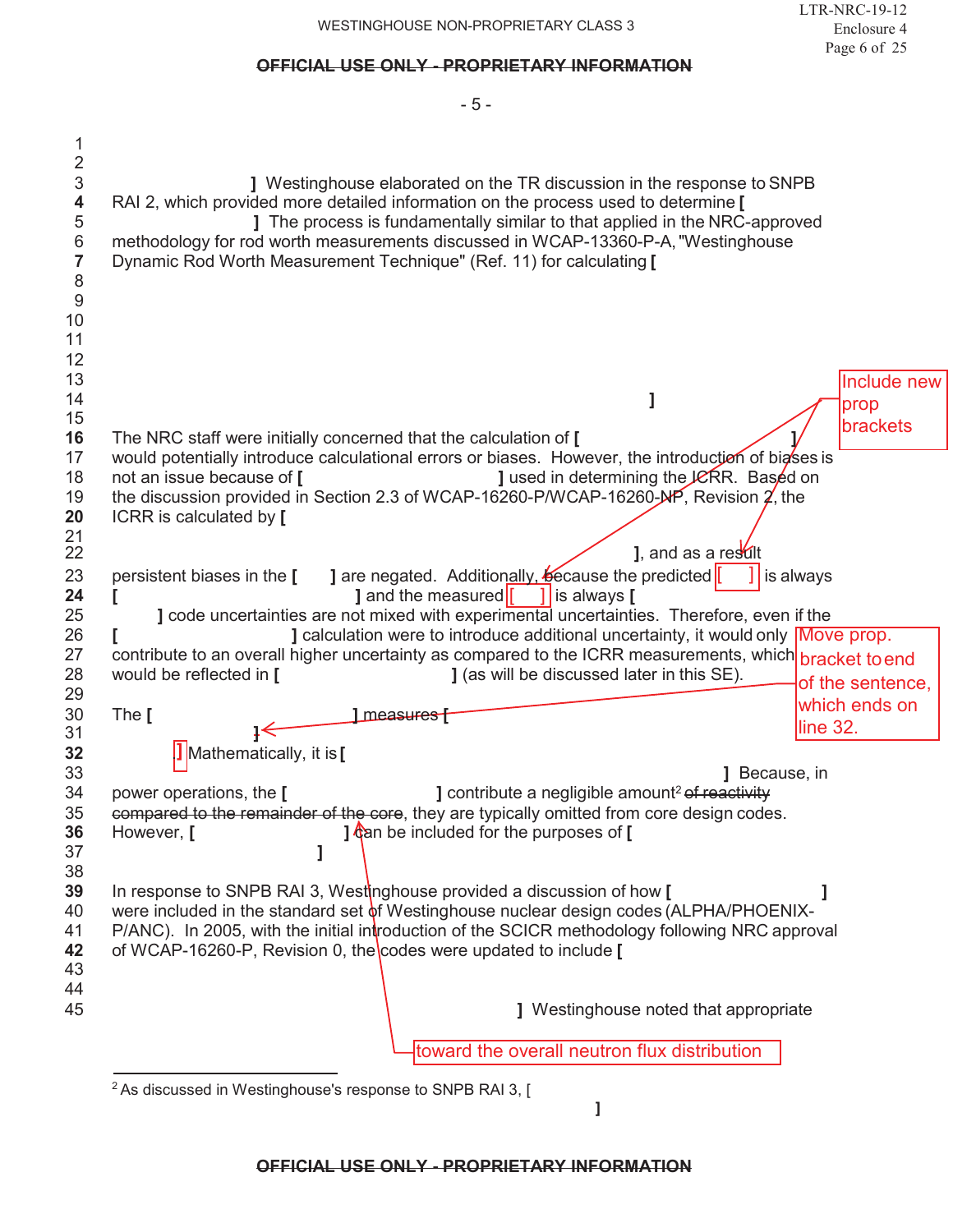### - 6 -

| $\mathbf{1}$<br>$\mathbf 2$<br>$\ensuremath{\mathsf{3}}$<br>4<br>$\mathbf 5$<br>$\,6$<br>$\overline{7}$<br>$\,8\,$ | quality assurance processes <sup>3</sup> were followed to ensure that the inclusion of extraneous sources<br>was adequately implemented and did not affect the licensed uses of the codes. Additional<br>validation of the extraneous source implementation was provided through the demonstration<br>calculations discussed in Section 4 of the TR, which will be discussed later in this SE. By<br>reviewing a sample of Westinghouse nuclear design code TRs, the NRC staff additionally<br>verified that the codes were qualified for performing physics calculations in subcritical conditions<br>by simulating subcritical and low-power physics tests with acceptable agreement between<br>predicted and measured parameters. |
|--------------------------------------------------------------------------------------------------------------------|--------------------------------------------------------------------------------------------------------------------------------------------------------------------------------------------------------------------------------------------------------------------------------------------------------------------------------------------------------------------------------------------------------------------------------------------------------------------------------------------------------------------------------------------------------------------------------------------------------------------------------------------------------------------------------------------------------------------------------------|
| 9<br>10                                                                                                            | The [<br><b>J</b> is the product of [                                                                                                                                                                                                                                                                                                                                                                                                                                                                                                                                                                                                                                                                                                |
| 11                                                                                                                 | $1$ If [                                                                                                                                                                                                                                                                                                                                                                                                                                                                                                                                                                                                                                                                                                                             |
| 12                                                                                                                 |                                                                                                                                                                                                                                                                                                                                                                                                                                                                                                                                                                                                                                                                                                                                      |
| 13<br>14<br>15<br>16<br>17<br>18<br>19<br>20<br>21                                                                 | ] can be realized for an actual core.<br><b>J</b> is the second fundamental<br>The derivation and implementation of [<br>tenet of the theory underpinning SCICR, and its practical applicability. Based on the review<br>described above, which established that the Westinghouse methods for determining<br>] is valid and produces acceptable results, and on the consideration that<br>L<br>the NRC staff has previously approved the SCICR theory, the NRC staff finds presently that the<br>theoretical basis, as described in Sections 2.1 and 2.2 of WCAP-16260-P, Revision 2, is<br>acceptable.                                                                                                                              |
| 22                                                                                                                 | 3.2<br>PRIOR METHODOLOGICAL ISSUES                                                                                                                                                                                                                                                                                                                                                                                                                                                                                                                                                                                                                                                                                                   |
| 23<br>24<br>25<br>26                                                                                               | In the prior revision of WCAP-16260-P, the successful execution of the SCICR methods<br>However, in the original SCICR implementation, the computationally-determined [                                                                                                                                                                                                                                                                                                                                                                                                                                                                                                                                                              |
| 27<br>28<br>29                                                                                                     | <b>J</b> Westinghouse<br>issued a Technical Bulletin in 2012 describing this issue in detail, and suspending the use of the<br>SCICR methodology (Ref. 12).                                                                                                                                                                                                                                                                                                                                                                                                                                                                                                                                                                          |
| 30<br>31<br>32<br>33                                                                                               | Although the present construction of the SCICR methodology relies on the same theoretical<br>foundation, the application approach has been revised to compare [                                                                                                                                                                                                                                                                                                                                                                                                                                                                                                                                                                      |
| 34<br>35<br>36                                                                                                     | ] This approach results in [                                                                                                                                                                                                                                                                                                                                                                                                                                                                                                                                                                                                                                                                                                         |
| 37<br>38<br>39<br>40<br>41<br>42<br>43<br>44                                                                       | ] While the present review is not intended to revisit<br>issues with the prior versions of the methodology, which Westinghouse has stated throughout<br>the TR are superseded in their entirety with Revision 2, the NRC staff nonetheless concluded<br>J count rate data produces a more meaningful<br>that $\mathbf I$<br>comparison to determine whether there are significant differences between the as-designed and<br>as-loaded cores.                                                                                                                                                                                                                                                                                        |

**]**

<sup>3</sup> The procedure followed is documented in **[**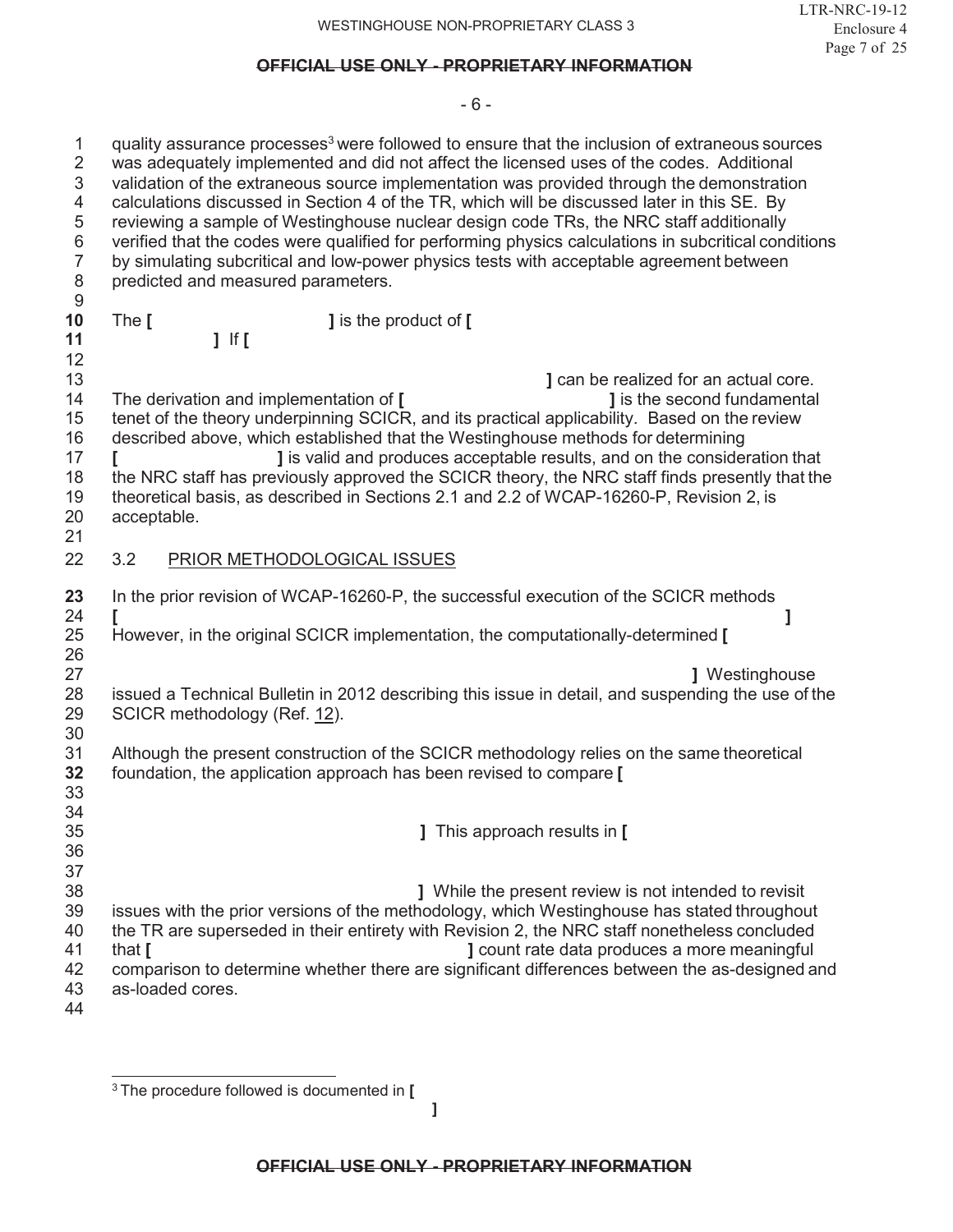- 7 -

1 The new, comparative approach is described in detail in Section 2.3 of the TR, but the description and evaluation continues in the following sections of this SE, alongside an 2 description and evaluation continues in the following sections of this SE, alongside an evaluation of the demonstration applications for fuller context. evaluation of the demonstration applications for fuller context.

## 3.3 PROPOSED SCICR APPLICATIONS AND PROCESS

| 6<br>$\overline{7}$<br>8<br>9                                                                | Sections 1.6 and 3.1 of WCAP-16260-P/WCAP-16260-NP, Revision 2, explain how SCICR is<br>applied on a plant. Section 1.6 describes four applications of SCICR, and Section 3.1 provides<br>a succinct overview of how the SCICR method is applied at a plant. The four applications<br>described in Section 1.6 are as follows:                                                                              |                                                                                                                             |
|----------------------------------------------------------------------------------------------|-------------------------------------------------------------------------------------------------------------------------------------------------------------------------------------------------------------------------------------------------------------------------------------------------------------------------------------------------------------------------------------------------------------|-----------------------------------------------------------------------------------------------------------------------------|
| 10<br>11<br>12<br>13                                                                         | $1.$ [                                                                                                                                                                                                                                                                                                                                                                                                      | 1                                                                                                                           |
| 14<br>15                                                                                     | 2. $\blacksquare$<br>1                                                                                                                                                                                                                                                                                                                                                                                      |                                                                                                                             |
| 16<br>17                                                                                     | $3.$ [<br>1                                                                                                                                                                                                                                                                                                                                                                                                 |                                                                                                                             |
| 18<br>19                                                                                     | $4.$ [<br>1                                                                                                                                                                                                                                                                                                                                                                                                 |                                                                                                                             |
| 20<br>21<br>22<br>23<br>24<br>25<br>26<br>27<br>28<br>29<br>30<br>31<br>32<br>33<br>34<br>35 | These applications are also presented within the process overview in Section 3.1 of the TR.<br>1                                                                                                                                                                                                                                                                                                            |                                                                                                                             |
| 36                                                                                           |                                                                                                                                                                                                                                                                                                                                                                                                             |                                                                                                                             |
| 37<br>38<br>39<br>40<br>41<br>42<br>43                                                       | Section 3.1 presents the process steps in a sequential order, meaning that the statepoint<br>evolution is known at the time [<br>written in such a way that it appeared to the NRC staff to allow deviation from the Step 2<br>expected that the reactor will progress through [<br>deviations allowed. Predicted ICRR is a function of [<br>] Each statepoint in the predicted data set is defined by 44 [ | J in Step 2. However, Step 5 was<br>J Westinghouse's response to SNPB RAI 4 clarified that in Step 5, it is<br>] with minor |
| 45                                                                                           |                                                                                                                                                                                                                                                                                                                                                                                                             | $\mathbf{I}$ If the $\mathbf{I}$                                                                                            |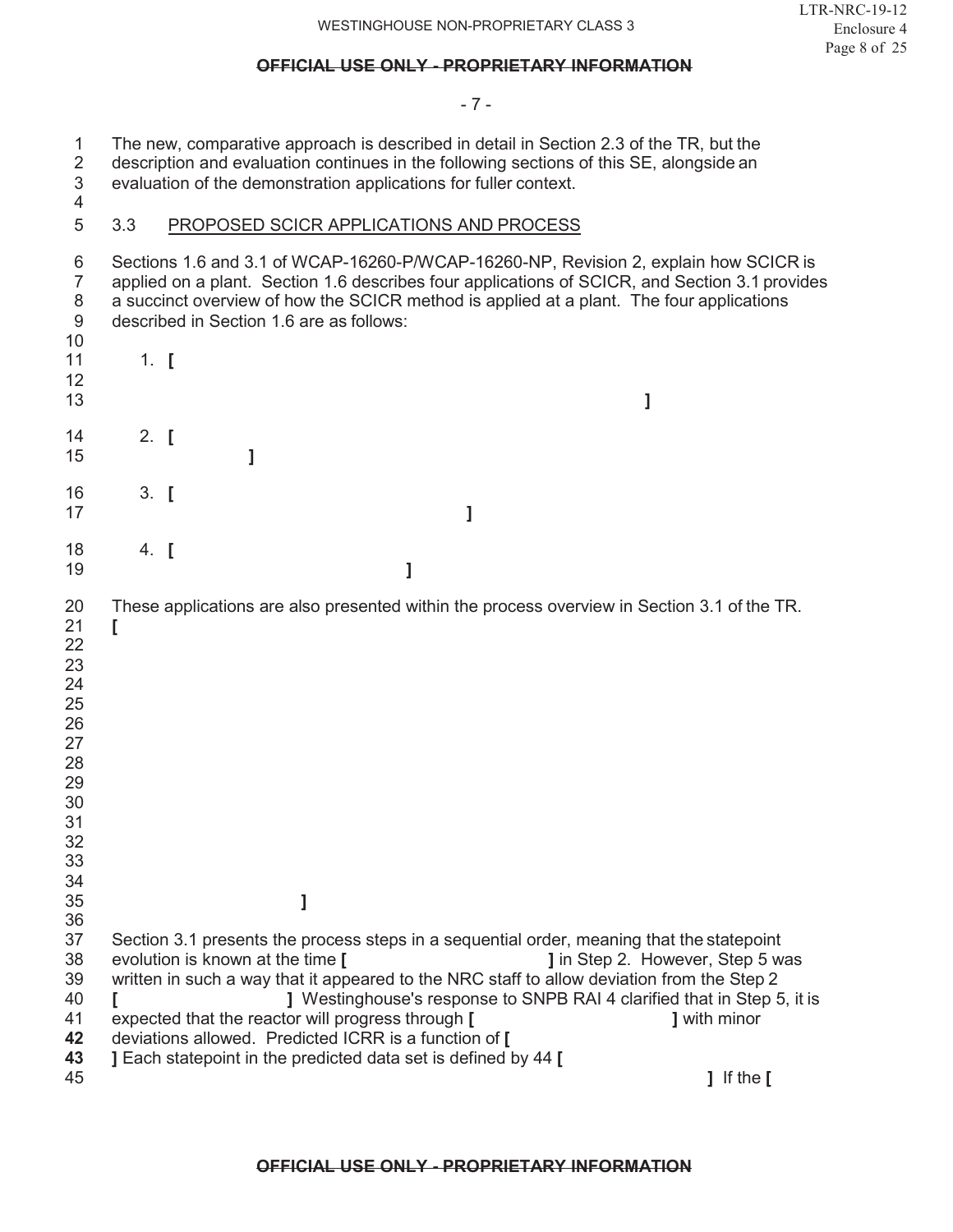$\mathsf{R}$ 

| 1<br>$\overline{2}$<br>3<br>4<br>5<br>$\,6$<br>$\overline{7}$<br>8<br>$\boldsymbol{9}$<br>10<br>11<br>12<br>13<br>14 | ] differs from the expected statepoint, [<br>] Similarly, if [<br><b>J</b> differs<br>from predicted values, [<br>1 The corrected [<br>] are then used to calculate [<br>I based on the true core state at the time of measurement. The NRC staff finds this<br>process to be acceptable, since it will adequately compensate for deviations between the<br>nominal predictions and the true state of the core.<br>The NRC staff also noted, in reviewing the demonstration applications discussed in Chapter 4,<br>that the [<br><b>J</b> The NRC staff therefore requested additional information<br>(SNPB RAI 5) about this normalization to ensure that it does not introduce a potential to [<br>Westinghouse's response to SNPB RAI 5 clarified that [                                                                                                                                                                                                                                                                                                                                                              |
|----------------------------------------------------------------------------------------------------------------------|---------------------------------------------------------------------------------------------------------------------------------------------------------------------------------------------------------------------------------------------------------------------------------------------------------------------------------------------------------------------------------------------------------------------------------------------------------------------------------------------------------------------------------------------------------------------------------------------------------------------------------------------------------------------------------------------------------------------------------------------------------------------------------------------------------------------------------------------------------------------------------------------------------------------------------------------------------------------------------------------------------------------------------------------------------------------------------------------------------------------------|
| 15<br>16                                                                                                             | ] The NRC staff found this response adequate to verify that [                                                                                                                                                                                                                                                                                                                                                                                                                                                                                                                                                                                                                                                                                                                                                                                                                                                                                                                                                                                                                                                             |
| 17                                                                                                                   |                                                                                                                                                                                                                                                                                                                                                                                                                                                                                                                                                                                                                                                                                                                                                                                                                                                                                                                                                                                                                                                                                                                           |
| 18<br>19<br>20<br>21<br>22<br>23<br>24<br>25                                                                         | The NRC staff considered the SCICR applications and process overview insofar as they support<br>the application of the SCICR theory, and determined that these aspects of the method are<br>acceptable because they are generally consistent with the theory described in Section 2 of the<br>TR and with the demonstration applications provided in Section 4. The following SE sections<br>provide additional NRC staff review for certain aspects of the application process, including the<br>SCICR measurement controls and how the SCICR results are interpreted and evaluated.                                                                                                                                                                                                                                                                                                                                                                                                                                                                                                                                     |
| 26                                                                                                                   | 3.4<br><b>SCICR MEASUREMENT CONTROLS</b>                                                                                                                                                                                                                                                                                                                                                                                                                                                                                                                                                                                                                                                                                                                                                                                                                                                                                                                                                                                                                                                                                  |
| 27<br>28<br>29<br>30<br>31<br>32                                                                                     | Section 5.1 of WCAP-16260-P/WCAP-16260-NP, Revision 2, provides an overview of the<br>measurement controls used in implementation of the SCICR method at a site. These controls<br>focus on ensuring that: 1) detectors are capable of making the required measurements without<br>interfering with safety related signals, 2) signal quality is adequate, 3) signal errors are<br>compensated for, 4) signal noise is appropriately characterized and aligned with expectations,<br>and 5) measurements are taken at steady conditions.                                                                                                                                                                                                                                                                                                                                                                                                                                                                                                                                                                                  |
| 33<br>34<br>35<br>36<br>37<br>38<br>39<br>40<br>41<br>42<br>43<br>44<br>45<br>46<br>47<br>48<br>49                   | Limited information was provided on the measurement controls. As discussed throughout the<br>responses to the EICB RAIs (Ref. $\overline{2}$ ), this is because numerous potentially suitable approaches<br>exist for signal acquisition and evaluation. The NRC staff notes that the level of detail provided<br>in WCAP-16260-P/WCAP-16260-NP, Revision 2 is consistent with that submitted in previous<br>NRC-approved methodologies for startup physics testing (e.g., the Dynamic Rod Worth<br>Measurement methodology documented in WCAP-13660-P-A, Rev. 1 (Reference 11)). Though<br>the responses to various EICB RAIs provided examples of methods that could be used,<br>Westinghouse committed to work with licensees implementing the SCICR methodology to find<br>the best set of methods for the instrumentation and intended applications at each plant utilizing<br>SCICR.<br>In a submittal dated January 8, 2019 (Ref. $8$ ), Westinghouse provided a summary table laying<br>out the procedures associated with each of the SCICR measurement controls. Documents<br>described in this table discuss [ |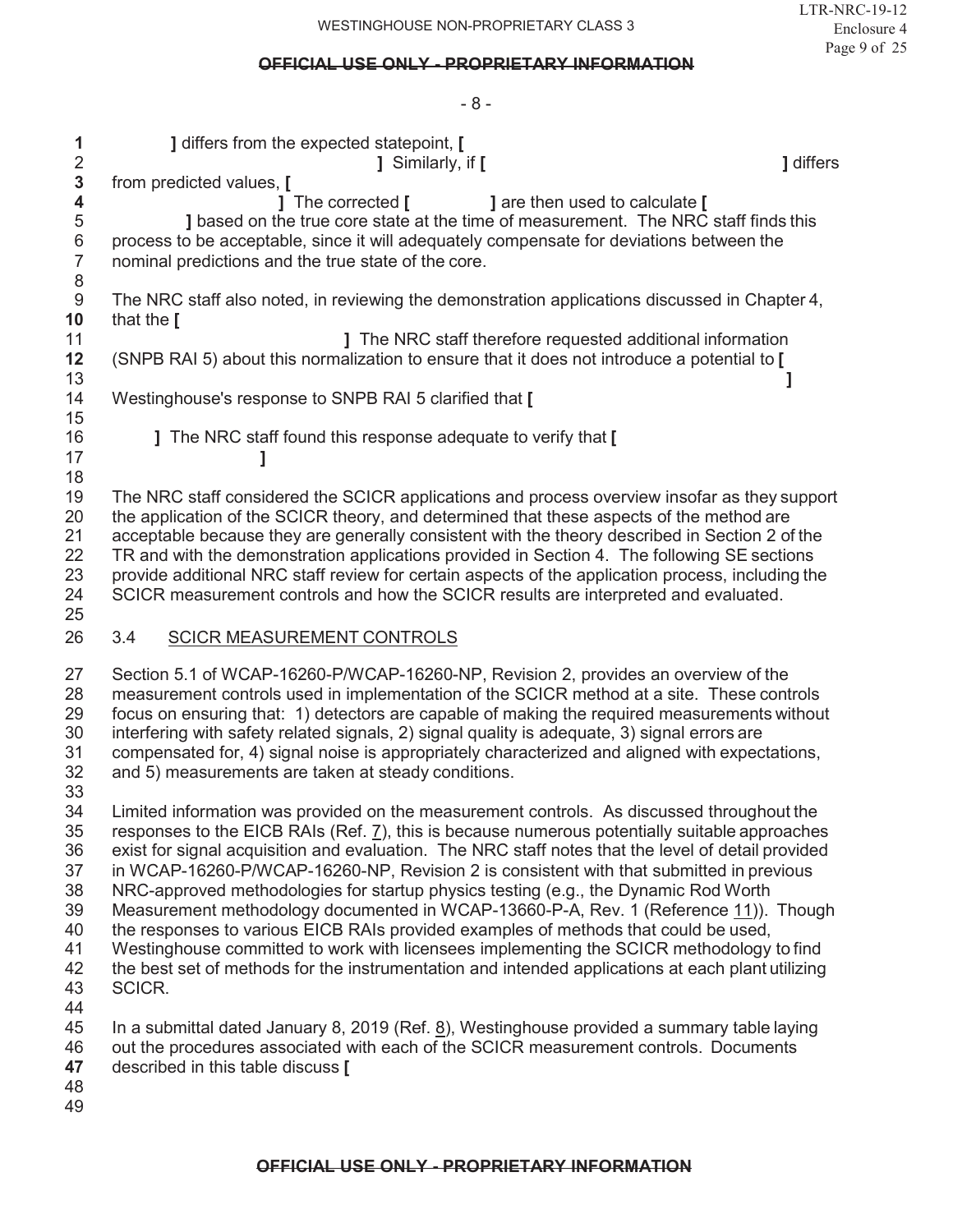|                                                                | $-9-$                                                                                                                                                                                                                                                                                                                                                                                                                  |
|----------------------------------------------------------------|------------------------------------------------------------------------------------------------------------------------------------------------------------------------------------------------------------------------------------------------------------------------------------------------------------------------------------------------------------------------------------------------------------------------|
| $\mathbf{1}$<br>$\overline{c}$<br>3<br>4<br>5                  | Implementation of the SCICR methodology at a site must be consistent with these processes<br>and procedures, as well as the site licensee and Westinghouse quality assurance programs as<br>required by Appendix B to 10 CFR Part 50.                                                                                                                                                                                  |
| 6<br>$\overline{7}$<br>$\,8\,$<br>$\boldsymbol{9}$<br>10<br>11 | Given that Westinghouse provided sufficient information concerning the instrumentation<br>requirements, that adequate processes and procedures exist to implement the SCICR<br>methodology, and that Westinghouse and any implementing licensees must continue to follow<br>quality assurance plans in implementing the SCICR methodology, the NRC staff found the<br>measurement controls for SCICR to be acceptable. |
| 12                                                             | 3.5<br><b>SCICR RESULTS AND EVALUATION</b>                                                                                                                                                                                                                                                                                                                                                                             |
| 13<br>14<br>15<br>16                                           | The SCICR methodology application is demonstrated in Chapter 4 of WCAP-16260-P/<br>WCAP-16260-NP, Revision 2, and the acceptance criteria are discussed and evaluated in<br>Chapter 5.                                                                                                                                                                                                                                 |
| 17                                                             | 3.5.1<br><b>Regression Analysis</b>                                                                                                                                                                                                                                                                                                                                                                                    |
| 18                                                             | Once the ICRR data are gathered, [                                                                                                                                                                                                                                                                                                                                                                                     |
| 19                                                             | $]$ . The $[$                                                                                                                                                                                                                                                                                                                                                                                                          |
| 20                                                             | <b>J</b> are examined. Ideally, measured                                                                                                                                                                                                                                                                                                                                                                               |
| 21<br>22                                                       | and predicted $\begin{bmatrix} 0 & 1 \end{bmatrix}$ values $\begin{bmatrix} 0 & 1 \end{bmatrix}$<br>] In reality, after [                                                                                                                                                                                                                                                                                              |
|                                                                |                                                                                                                                                                                                                                                                                                                                                                                                                        |
| 23                                                             |                                                                                                                                                                                                                                                                                                                                                                                                                        |
| 24                                                             | ]. Because the core physics calculations are generally highly accurate, it is                                                                                                                                                                                                                                                                                                                                          |
| 25<br>26                                                       | reasonable to expect [                                                                                                                                                                                                                                                                                                                                                                                                 |
| 27                                                             | In SCICR, [<br><b>J</b> is the independent                                                                                                                                                                                                                                                                                                                                                                             |
| 28                                                             | <b>J</b> is the dependent variable. A [<br>variable and [                                                                                                                                                                                                                                                                                                                                                              |
| 29                                                             | assumes that differences between the dependent and independent variables are the result of                                                                                                                                                                                                                                                                                                                             |
| 30                                                             | random error in the dependent variable. However, in reality, there is an uncertainty in both the                                                                                                                                                                                                                                                                                                                       |
| 31<br>32                                                       | $\frac{1}{2}$ (resulting from the instrumentation system used to take the $\frac{1}{2}$<br>measured                                                                                                                                                                                                                                                                                                                    |
| 33                                                             | measurement and transient fluctuations in the system parameters) and an uncertainty in the<br>predicted<br>] (resulting from the use of analytical methodologies, including [                                                                                                                                                                                                                                          |
| 34                                                             |                                                                                                                                                                                                                                                                                                                                                                                                                        |
| 35                                                             | The NRC therefore issued SNPB RAI 6 to interrogate the potential for these                                                                                                                                                                                                                                                                                                                                             |
| 36                                                             | uncertainties to introduce error in the predicted ICRR values that undermines the results of [                                                                                                                                                                                                                                                                                                                         |
| 37                                                             |                                                                                                                                                                                                                                                                                                                                                                                                                        |
| 38<br>39                                                       | In response, Westinghouse stated that the comparison between measured and predicted                                                                                                                                                                                                                                                                                                                                    |
| 40                                                             | startup physics test parameters is used to confirm the consistency of core behavior with design                                                                                                                                                                                                                                                                                                                        |
| 41                                                             | predictions prior to establishing power operations. Measurement and prediction must agree                                                                                                                                                                                                                                                                                                                              |
| 42                                                             | within a certain pre-established tolerance. If this tolerance is exceeded, the consistency of the                                                                                                                                                                                                                                                                                                                      |
| 43<br>44                                                       | core with the design is called into question, resulting in further actions to confirm or refute the                                                                                                                                                                                                                                                                                                                    |
| 45                                                             | deviation. Westinghouse then further stated that [                                                                                                                                                                                                                                                                                                                                                                     |
| 46<br>47                                                       | ] Considering all of this, the NRC staff concluded that the use of [<br>I to assess the deviation between measurement and prediction is adequate provided                                                                                                                                                                                                                                                              |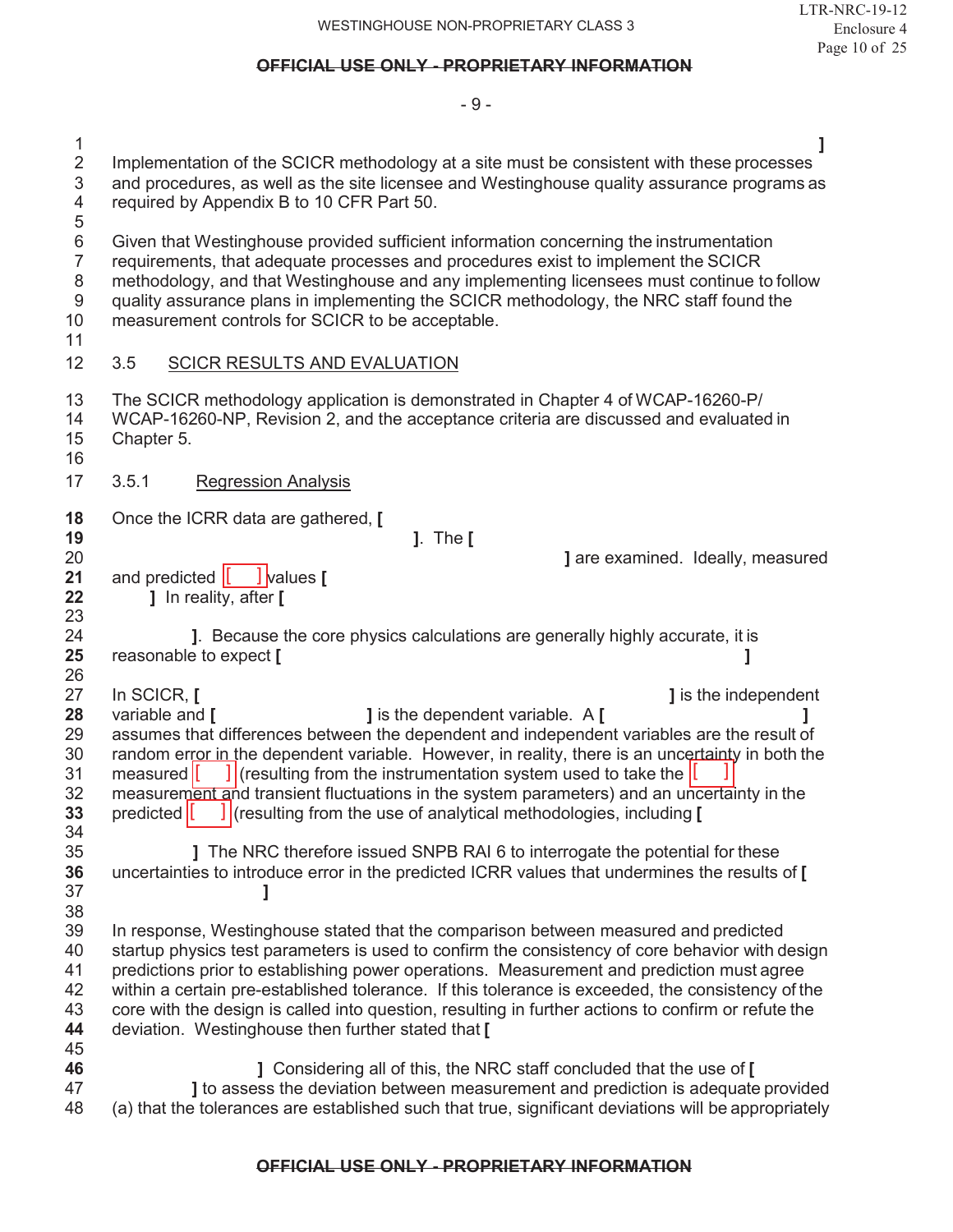- 10 -

| $\mathbf{1}$<br>$\overline{2}$<br>3<br>$\overline{4}$           |                                                           | recognized and (b) that the actions taken in response to an indicated deviation will adequately<br>address true, significant deviations. These factors will be discussed in Sections 3.5.3 and 3.5.5<br>of this SE, respectively.                                                                                                                                                                                                                                                                                                                                                                 |  |  |  |
|-----------------------------------------------------------------|-----------------------------------------------------------|---------------------------------------------------------------------------------------------------------------------------------------------------------------------------------------------------------------------------------------------------------------------------------------------------------------------------------------------------------------------------------------------------------------------------------------------------------------------------------------------------------------------------------------------------------------------------------------------------|--|--|--|
| 5                                                               | 3.5.2<br><b>Criticality Prediction</b>                    |                                                                                                                                                                                                                                                                                                                                                                                                                                                                                                                                                                                                   |  |  |  |
| 6                                                               | During [                                                  | ], the global reactivity bias is estimated by [                                                                                                                                                                                                                                                                                                                                                                                                                                                                                                                                                   |  |  |  |
| $\overline{7}$<br>8<br>$\boldsymbol{9}$<br>10<br>11<br>12<br>13 |                                                           | ] The reactivity bias adjustment that [<br>] is termed [<br>], which is an estimate of the true global reactivity bias. The [<br>] serves to<br>obtain a better projection of the estimated point of criticality. Once the core reaches a critical<br>condition, the true core reactivity bias (i.e., the difference between measured and predicted<br>critical conditions) can be determined and is denoted ACC.                                                                                                                                                                                 |  |  |  |
| 14<br>15<br>16<br>17<br>18<br>19                                | determine $\Gamma$<br>the codes used for [<br>calculate [ | In SNPB RAI 7, the NRC staff asked for additional detail on the codes and methods used to<br>] and a demonstration calculation. Westinghouse's response clarified that<br>$1$ To                                                                                                                                                                                                                                                                                                                                                                                                                  |  |  |  |
| 20<br>21<br>22<br>23                                            |                                                           | ] This results in changes to [                                                                                                                                                                                                                                                                                                                                                                                                                                                                                                                                                                    |  |  |  |
| 24<br>25                                                        |                                                           |                                                                                                                                                                                                                                                                                                                                                                                                                                                                                                                                                                                                   |  |  |  |
| 26<br>27<br>28<br>29<br>30<br>31<br>32<br>33<br>34<br>35<br>36  | $\mathcal{I}$<br>3.5.3                                    | 1<br>As shown in Sections 4 and 5.2.1.1 of WCAP-16260-P/WCAP-16260-NP, Revision 2, and<br>particularly in Table 5-2, [<br>] provide an accurate<br>estimate of the actual critical conditions. Therefore, because the method defined by<br><b>J</b> is consistent with the rest of the SCICR approach<br>Westinghouse for calculating [<br>J), and because it has been demonstrated<br>to provide an accurate estimate of the actual critical conditions, the NRC staff found the use of<br>the SCICR for criticality prediction to be acceptable.<br><b>Test Results and Acceptance Criteria</b> |  |  |  |
| 37<br>38<br>39<br>40<br>41<br>42<br>43                          |                                                           | As shown in the demonstration results in Chapter 4, and as discussed in greater detail in<br>Chapter 5, the results of SCICR are tabulated [<br>] Once the true core reactivity bias is determined, [<br>l                                                                                                                                                                                                                                                                                                                                                                                        |  |  |  |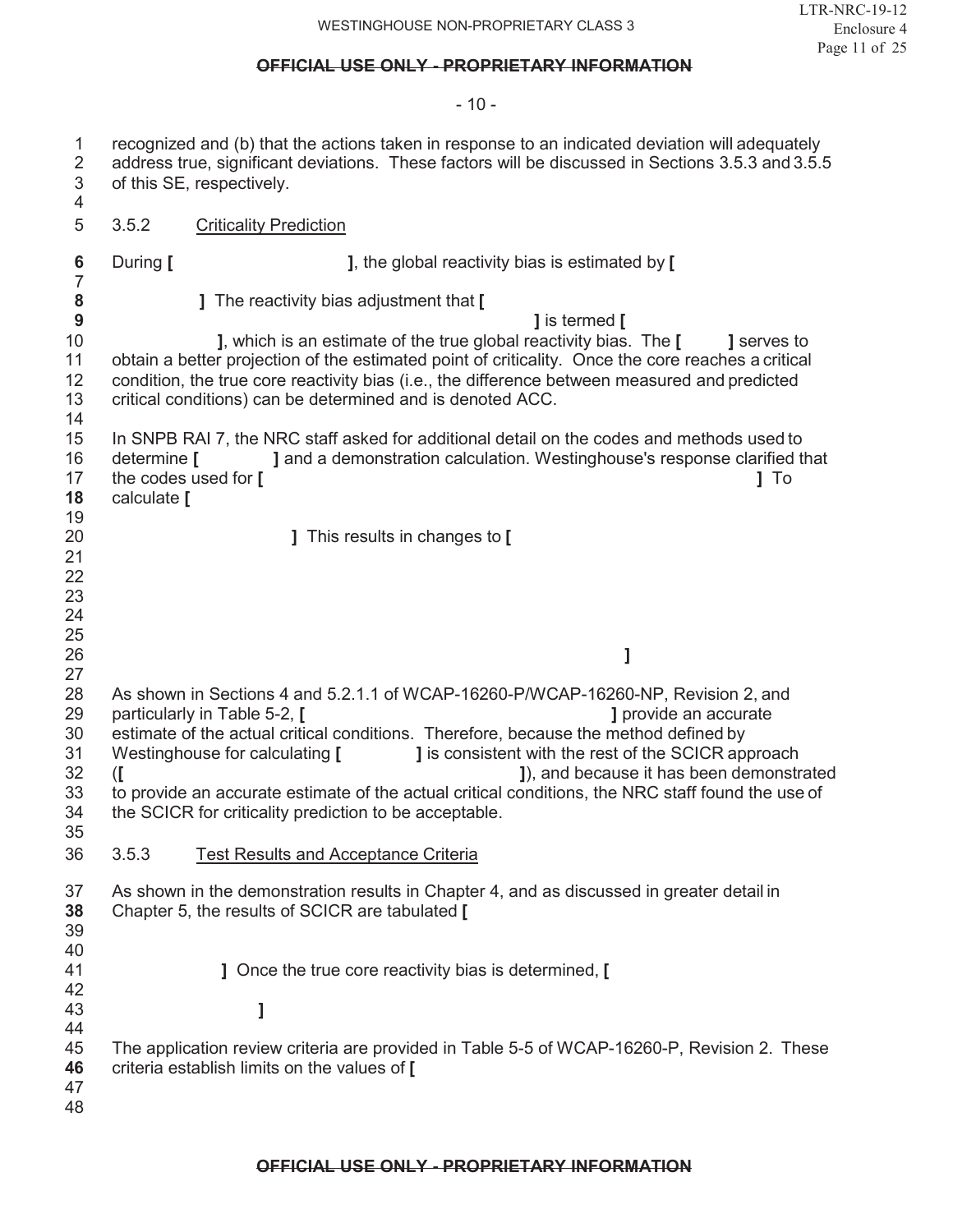$-11 -$ 

| 1<br>$\overline{2}$<br>3                                                  | J Failure of any of these criteria would require a more thorough review<br>of measurement results and deliberate continuation of startup. |                                                                                                                                                                                                                                                                                                                                                                                                                                                                                                                                                                                                                                                                                                                                                                                                                   |  |  |
|---------------------------------------------------------------------------|-------------------------------------------------------------------------------------------------------------------------------------------|-------------------------------------------------------------------------------------------------------------------------------------------------------------------------------------------------------------------------------------------------------------------------------------------------------------------------------------------------------------------------------------------------------------------------------------------------------------------------------------------------------------------------------------------------------------------------------------------------------------------------------------------------------------------------------------------------------------------------------------------------------------------------------------------------------------------|--|--|
| 4<br>5<br>6<br>$\overline{7}$<br>$\,8\,$<br>$9\,$<br>10<br>11<br>12<br>13 |                                                                                                                                           | SPT application acceptance criteria, in contrast to the review criteria, have direct links to safety<br>analysis assumptions and TS requirements. Such criteria are specified for [<br>1 which<br>serves as a measure of rod worth uncertainty, and [<br>] which serves as a measure of<br>reactivity balance. As Westinghouse explained the bases for these values, the NRC staff<br>determined that the acceptance criteria are appropriate and acceptable. As noted in the TR,<br>failure to meet the acceptance criteria would prohibit entry into MODE 1 operation prior to<br>resolution. Since these criteria relate directly to shutdown margin and rod worth requirements,<br>the NRC staff agrees that failure to meet the application acceptance criteria appropriately<br>preclude entry into MODE 1. |  |  |
| 14                                                                        | 3.5.4                                                                                                                                     | reactivity balance<br><b>Comparison to Prior Low-Power Physics Testing Methods</b>                                                                                                                                                                                                                                                                                                                                                                                                                                                                                                                                                                                                                                                                                                                                |  |  |
| 15<br>16<br>17<br>18<br>19<br>20<br>21<br>22                              |                                                                                                                                           | To demonstrate the viability of the SPT methods, Westinghouse provided Table 4-8 to compare<br>the results obtained from SPT to those obtained using the more traditional, low-power physics<br>testing. The table showed reasonable agreement between [<br>] and total bank worth<br>measurements from LPPT. The table also showed close agreement between [<br>1 and<br>the BEP measured-to-predicted comparison. The generally good agreement between these<br>parameters provides an additional indication that the proposed testing methods provide an<br>adequate replacement for the more traditional methods.                                                                                                                                                                                             |  |  |
| 23                                                                        | 3.5.5                                                                                                                                     | Detectability of Anomalies                                                                                                                                                                                                                                                                                                                                                                                                                                                                                                                                                                                                                                                                                                                                                                                        |  |  |
| 24<br>25<br>26<br>27                                                      |                                                                                                                                           | The comparison between [                                                                                                                                                                                                                                                                                                                                                                                                                                                                                                                                                                                                                                                                                                                                                                                          |  |  |
| 28<br>29                                                                  |                                                                                                                                           |                                                                                                                                                                                                                                                                                                                                                                                                                                                                                                                                                                                                                                                                                                                                                                                                                   |  |  |
| 30<br>31                                                                  |                                                                                                                                           | Westinghouse illustrated the detectability of local anomalies by [<br>1 as well as [<br>1 Both of these types                                                                                                                                                                                                                                                                                                                                                                                                                                                                                                                                                                                                                                                                                                     |  |  |
| 32<br>33<br>34                                                            |                                                                                                                                           | of errors resulted in significant deviations between the predicted and measured  <br>Ŧ<br>] An inspection of the errors reveals that such errors<br>would result in anomalous [                                                                                                                                                                                                                                                                                                                                                                                                                                                                                                                                                                                                                                   |  |  |
| 35<br>36<br>37<br>38<br>39<br>40<br>41<br>42                              |                                                                                                                                           | In Section 5.3, along with the review and acceptance criteria, guidance is provided to assist in<br>the identification of potential causes of anomalous results from application of the SCICR<br>method. The NRC staff reviewed this issue resolution process and determined that it provides a<br>reasonable means to disposition results that do not meet the review or acceptance criteria, and<br>appropriate cautions not to proceed to MODE 1 when the testing results suggest that there is an<br>unexplained discrepancy between the core design and its operating characteristics.                                                                                                                                                                                                                       |  |  |
| 43                                                                        | 3.6                                                                                                                                       | <b>APPLICABILITY OF SCICR</b>                                                                                                                                                                                                                                                                                                                                                                                                                                                                                                                                                                                                                                                                                                                                                                                     |  |  |
| 44                                                                        |                                                                                                                                           | As discussed in Section 6.4 of the TR, Westinghouse proposed limitations on the applicability of                                                                                                                                                                                                                                                                                                                                                                                                                                                                                                                                                                                                                                                                                                                  |  |  |

- WCAP-16260-P/WCAP-16260-NP, Revision 2. Westinghouse considers the SCICR
- methodology and applications to be applicable to **[**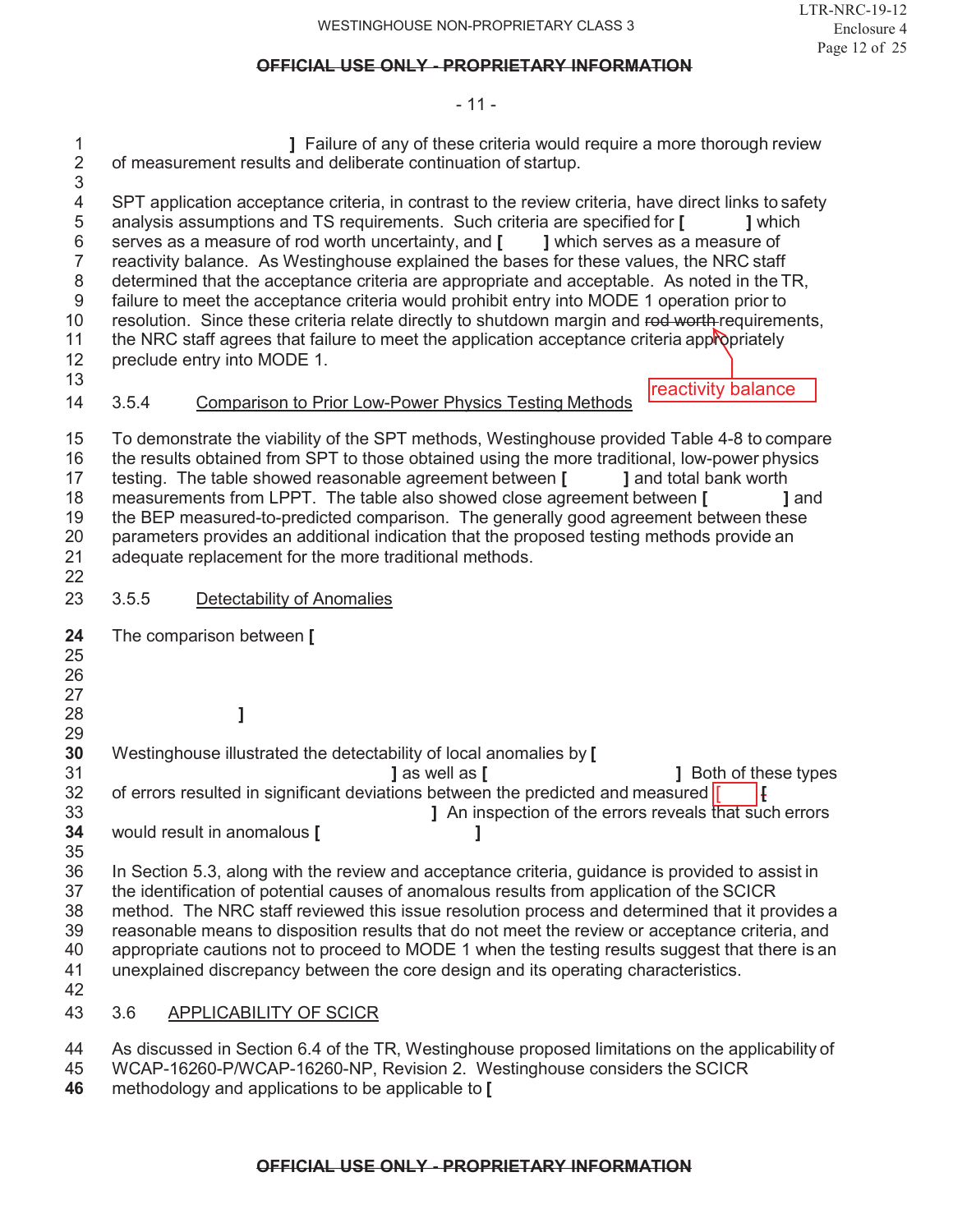|                              | - 12 -                                                                                                                                                                                                                                                                                                                                                                                   |  |
|------------------------------|------------------------------------------------------------------------------------------------------------------------------------------------------------------------------------------------------------------------------------------------------------------------------------------------------------------------------------------------------------------------------------------|--|
| 1<br>$\overline{\mathbf{2}}$ | <b>J</b> The method is also specified to<br>only be applicable to [                                                                                                                                                                                                                                                                                                                      |  |
| 3<br>4<br>5                  | ] since all demonstration cases were performed under these conditions.<br>These limitations on the applicability of SCICR will be considered in the following sections of this<br>SE.                                                                                                                                                                                                    |  |
| 6<br>$\overline{7}$          | Move prop. bracket from here<br>1 NSS <sub>S-Plants</sub><br>3.6.1<br>I                                                                                                                                                                                                                                                                                                                  |  |
|                              | .to here.                                                                                                                                                                                                                                                                                                                                                                                |  |
| 8<br>$\boldsymbol{9}$<br>10  | Demonstrations of the SCICR method and applications were provided for [<br><b>J</b> in Section 4.1 of the TR. These demonstrations showed that the measured and<br>predicted $\epsilon$                                                                                                                                                                                                  |  |
| 11<br>12                     | ] Aside from one instance in which [<br><b>J</b> the results                                                                                                                                                                                                                                                                                                                             |  |
| 13                           | were well within the SPT application review criteria discussed in Table 5-5 of the TR and                                                                                                                                                                                                                                                                                                |  |
| 14<br>15                     | Section 3.5.3 of this SE. This is expected, since [<br>]. The design method controls discussed in Section 5.2 of the TR includes [                                                                                                                                                                                                                                                       |  |
| 16                           | ] cases showing that the review and acceptance criteria, when applied at                                                                                                                                                                                                                                                                                                                 |  |
| 17<br>18                     | <b>J</b> are capable of detecting core anomalies. Thus the NRC staff<br>finds that SCICR is acceptable for use at [<br>1 based on the analyses                                                                                                                                                                                                                                           |  |
| 19                           | and demonstrations provided in the TR, with no additional work required.                                                                                                                                                                                                                                                                                                                 |  |
| 20<br>21                     | 3.6.2<br>I<br><b>1 NSSS Plants</b>                                                                                                                                                                                                                                                                                                                                                       |  |
|                              |                                                                                                                                                                                                                                                                                                                                                                                          |  |
| 22<br>23<br>24<br>25<br>26   | More limited information was provided to justify applicability to [<br>J Earlier revisions of the SCICR TR included data from plants of these types;<br>this data was reevaluated under the updated SCICR methodology and applications, and was<br>presented in Section 4.3 of the TR. As discussed in Section 4.3.4, the data for these<br>demonstrations were taken under conditions [ |  |
| 27<br>28                     |                                                                                                                                                                                                                                                                                                                                                                                          |  |
| 29<br>30                     | Additionally, [<br><b>J</b> applied in Revision 2 of the TR were not in<br>place when the data were collected.                                                                                                                                                                                                                                                                           |  |
| 31<br>32<br>33<br>34         | The results for the plants in question ([<br><b>J</b> labeled Plant E through G in the TR, respectively) were relatively good. All displayed the<br>J behavior. However, [<br>expected $\Gamma$                                                                                                                                                                                          |  |
| 35<br>36                     |                                                                                                                                                                                                                                                                                                                                                                                          |  |
| 37<br>38                     |                                                                                                                                                                                                                                                                                                                                                                                          |  |
| 39                           |                                                                                                                                                                                                                                                                                                                                                                                          |  |
| 40                           |                                                                                                                                                                                                                                                                                                                                                                                          |  |
| 41<br>42                     |                                                                                                                                                                                                                                                                                                                                                                                          |  |
| 43                           |                                                                                                                                                                                                                                                                                                                                                                                          |  |
| 44<br>45                     | <b>J</b> The NRC staff agrees with Westinghouse's assessment of<br>the issues with these measurements and how they could be mitigated [                                                                                                                                                                                                                                                  |  |
| 46<br>47                     |                                                                                                                                                                                                                                                                                                                                                                                          |  |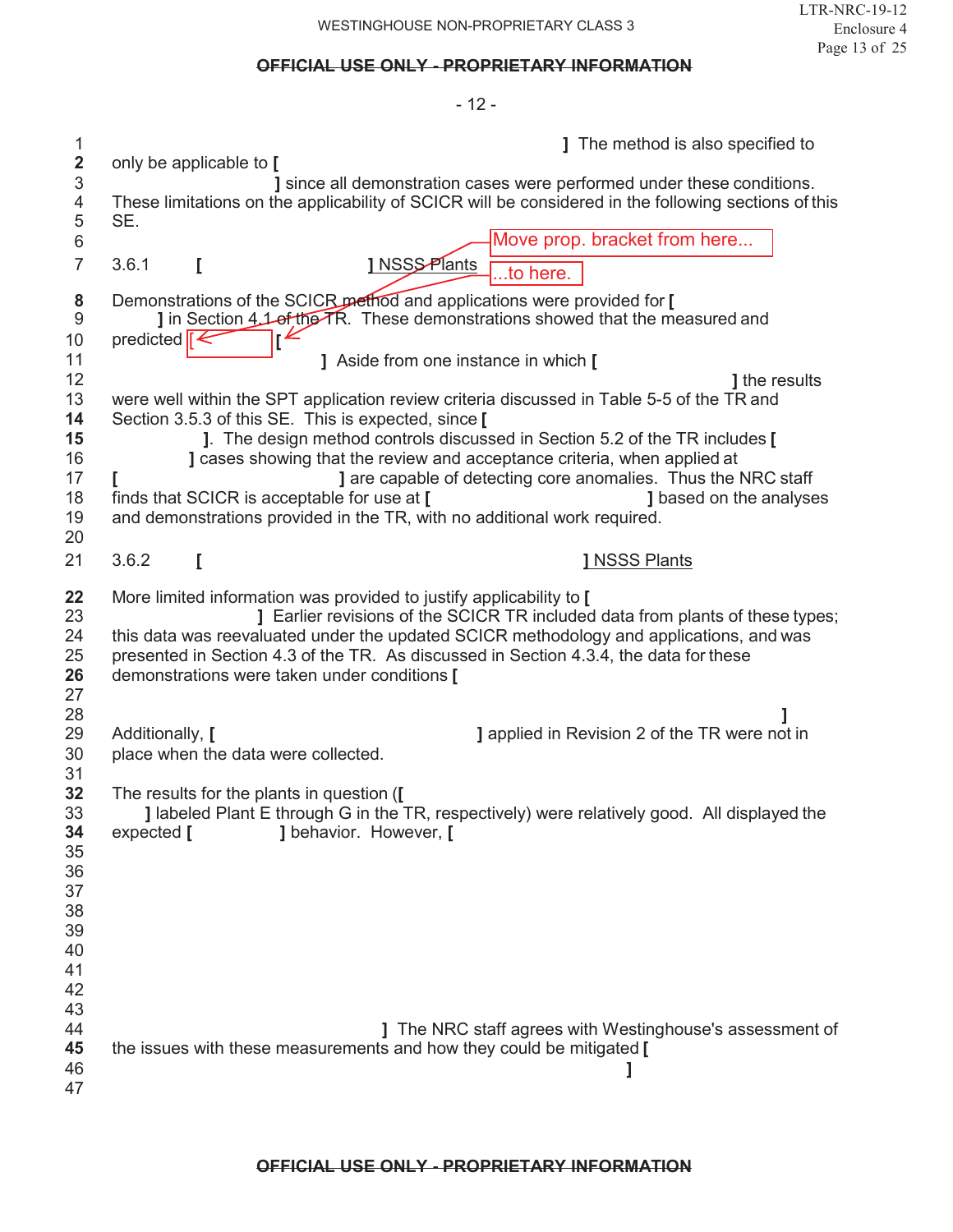#### - 13 -

- 
- $[$   $]$   $[$  The NRC staff finds, therefore, that these demonstration cases for the **[ ]** plants validate that the SCICR methodology is generally applicable to these types of 3 plants, in that it produces measured and predicted [ 4 **1** However, given that SCICR is used to detect core<br>5 **anomalies prior to startup, appropriate review and acceptance criteria must be established for** 5 anomalies prior to startup, appropriate review and acceptance criteria must be established for  $\overline{6}$  these plant types. Because the demonstration cases for the  $\overline{1}$ these plant types. Because the demonstration cases for the **[**
- **]** it is not possible to determine whether the review criteria provided in Table 5-5 of the TR provide the appropriate level of detection for these plant types based on these sample analyses. Therefore,
- while the NRC staff generally determined that SCICR is applicable to **[ ]** plants, application of SCICR at these plant
- types is contingent on verification that the review and acceptance criteria are appropriate for these plants. Thus, as will be discussed in Section 4.0 of this SE, appropriate limitations and conditions will be applied to the use of SCICR at **[ ]**
- plants.

## 3.6.3 Extension to Other Plant Types

- 18 In the limitations and conditions Westinghouse proposed in Section 6.4 of the TR,<br>19 Westinghouse suggested that application of SCICR to plants other than I
- Westinghouse suggested that application of SCICR to plants other than **[**
- **]** plants would require a side-by-side comparison to physics test results obtained using a different method during the same startup. The process was discussed in further detail in Appendix C of the TR, which specifies that the results of this side-by-side demonstration, **[**
- **]** would be formally documented and made available for NRC audit purposes. The NRC staff finds this approach to be acceptable, since it will confirm that SCICR and the associated review and acceptance criteria are applicable to the plant type before it may be used without also applying other startup physics testing techniques.
- 

## 3.6.4 Extension to Other Nuclear Design Codes and Utility Self-Performance

- In the limitations and conditions Westinghouse proposed in Section 6.4 of theWCAP-16260-P/ WCAP-16260-NP, Revision 2, Westinghouse suggested that the SCICR methodology could be extended beyond the Westinghouse nuclear design codes or could be used by non- Westinghouse core designers, with appropriate benchmarking and comparison as discussed in Appendix D of the TR. Appendix D specifies that the nuclear design codes to be used for SCICR must have received prior NRC review and approval, must be applied in a manner consistent with the process provided by Westinghouse, and must be qualified for subcritical physics calculations by comparison to existing subcritical physics calculations (Criteria 1, 2, and 4). A utility that wishes to self-perform core design calculations and use SCICR must also ensure that utility personnel are qualified with an accredited technical training program (Criterion 3) and that SCICR calculations are conducted under a 10 CFR Part 50, Appendix B compliant quality assurance program (Criterion 5). The first application of SCICR at a plant must be performed by Westinghouse, and the comparison required in Criterion 4 must include a comparison to that SCICR application. Also, a notification of compliance with the criteria is required at least 3 months before the utility's use of the SCICR methodology. The NRC staff finds that the five criteria provided in Appendix D to WCAP-16260-P/
- WCAP-16260-NP, Revision 2, are sufficient to ensure that the SCICR methodology may be
- safely extended to other nuclear design codes and to utility self-performed SCICR calculations.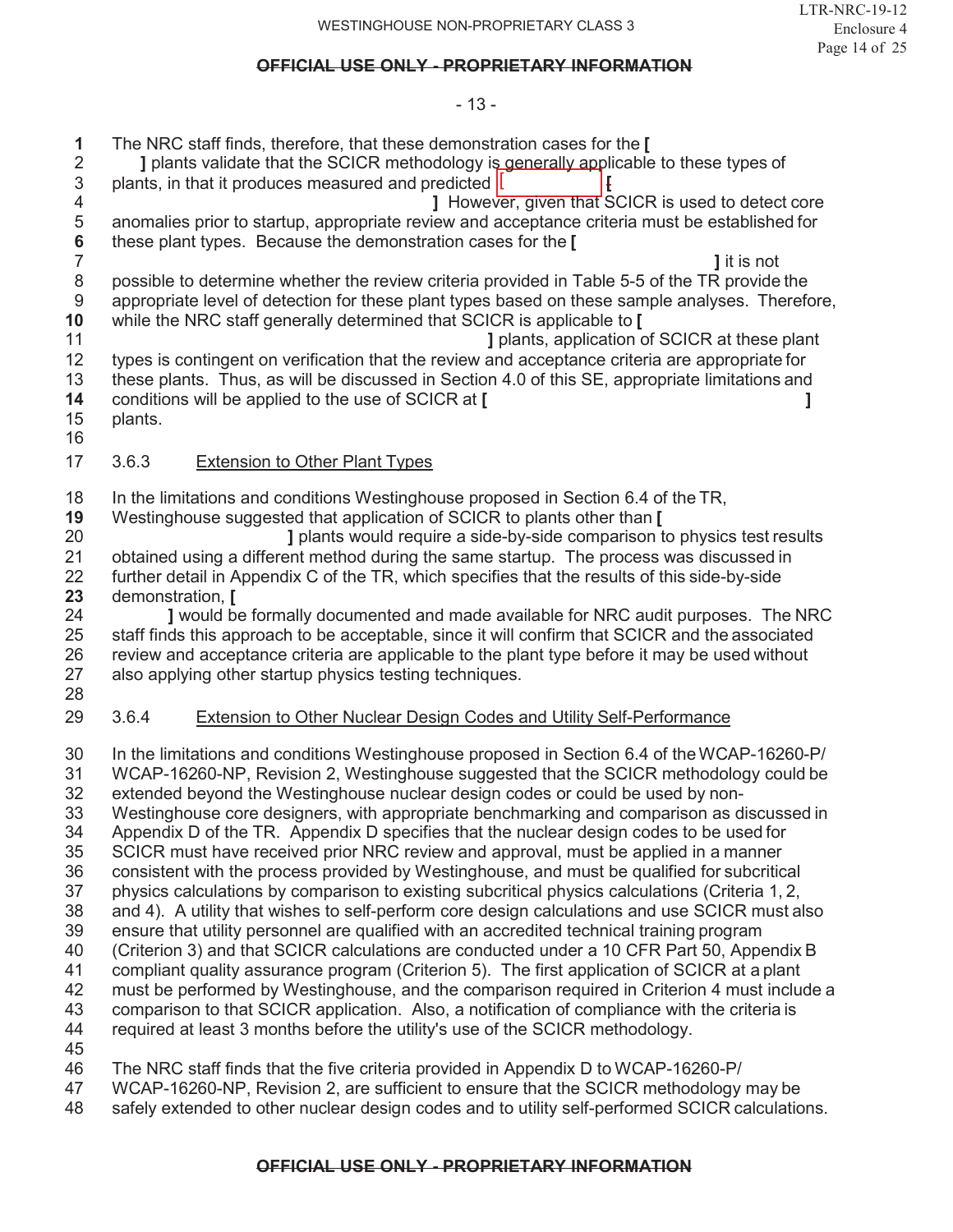- 14 -

1 This is because the criteria require the use of NRC-approved core physics codes, require<br>2 demonstration of adequate technical performance, and require appropriate controls on the 2 demonstration of adequate technical performance, and require appropriate controls on the utility<br>3 personnel, processes, and procedures.

personnel, processes, and procedures.

#### $\frac{4}{5}$ **4.0 LIMITATIONS AND CONDITIONS**

6 Westinghouse proposed several limitations and conditions as applicable to WCAP-16260-P/<br>7 WCAP-16260-NP, Revision 2, in Section 6.4 of the TR. The NRC staff generally concur with WCAP-16260-NP, Revision 2, in Section 6.4 of the TR. The NRC staff generally concur with 8 these limitations and conditions, as largely discussed in Section 3.6 of this SE. The following<br>9 conditions and limitations, which represent the TR Section 6.4 limitations and conditions with 9 conditions and limitations, which represent the TR Section 6.4 limitations and conditions with<br>10 some minor editorial changes, are therefore applied to the use of WCAP-16260-P/ some minor editorial changes, are therefore applied to the use of WCAP-16260-P/ WCAP-16260-NP, Revision 2: 

- 1. **[**
- 
- 
- 
- 
- 
- 
- 
- 
- 
- 
- 
- 
- 
- 
- 
- 
- 
- 
- 
- 
- **]**
- 2. **[**
- 
- 
- 
-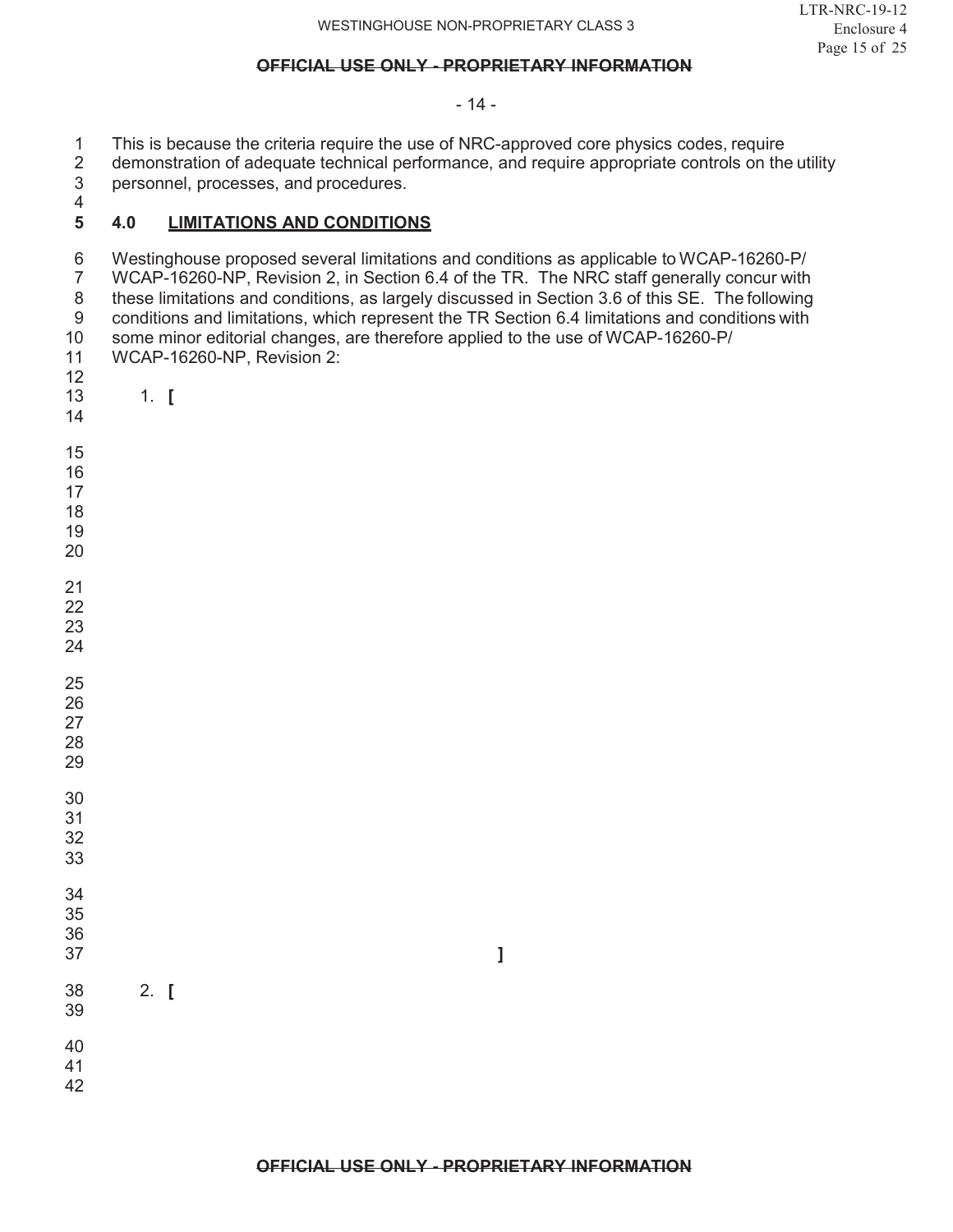| 1<br>$\overline{2}$<br>3<br>4 |           |                                                                                                                                                                                                                                                                                                                                                   |
|-------------------------------|-----------|---------------------------------------------------------------------------------------------------------------------------------------------------------------------------------------------------------------------------------------------------------------------------------------------------------------------------------------------------|
| 5<br>6<br>7                   |           |                                                                                                                                                                                                                                                                                                                                                   |
| 8<br>9<br>10                  |           | l                                                                                                                                                                                                                                                                                                                                                 |
| 11<br>12                      | $3.$ [    |                                                                                                                                                                                                                                                                                                                                                   |
| 13                            | $4.$ [    |                                                                                                                                                                                                                                                                                                                                                   |
| 14                            |           |                                                                                                                                                                                                                                                                                                                                                   |
| 15                            |           |                                                                                                                                                                                                                                                                                                                                                   |
| 16                            |           | 1                                                                                                                                                                                                                                                                                                                                                 |
| 17<br>18                      | 5.0       | <b>CONCLUSION</b>                                                                                                                                                                                                                                                                                                                                 |
| 19<br>20<br>21<br>22          |           | Based on the review described above and subject to the conclusions and limitations delineated<br>in Chapter 5-of this SE, the NRC staff has determined that WCAP-16260-P/WCAP-16260-NP,<br>Revision 2, is acceptable. The NRC staff based its conclusion on the following considerations:                                                         |
| 23<br>24<br>25<br>26          |           | The theory described in Sections 2.1 and 2.2 of the TR is consistent with that previously<br>approved, and leads to a meaningful comparison of measured to predicted data, which<br>can be taken from a core in a subcritical configuration and used to verify that the<br>as-installed core is operating consistently with the as-designed core. |
| 27                            |           | By [                                                                                                                                                                                                                                                                                                                                              |
| 28<br>29<br>30                |           | J. This<br>provides more meaningful results [<br>J.                                                                                                                                                                                                                                                                                               |
| 31<br>32                      |           | The SCICR process and applications represent a valid and meaningful application of the<br>theory described in the TR.                                                                                                                                                                                                                             |
| 33<br>34<br>35                | $\bullet$ | The demonstration results and sensitivity studies demonstrate that the method works<br>reasonably well, insofar that it is capable of identifying core design anomalies, given the<br>testing review and acceptance criteria provided in Chapter 5.                                                                                               |
| 36<br>37<br>38                | $\bullet$ | Comparisons using prior core startup physics testing data and the results of different<br>testing methods demonstrates consistent performance between SCICR and the prior<br>methods.                                                                                                                                                             |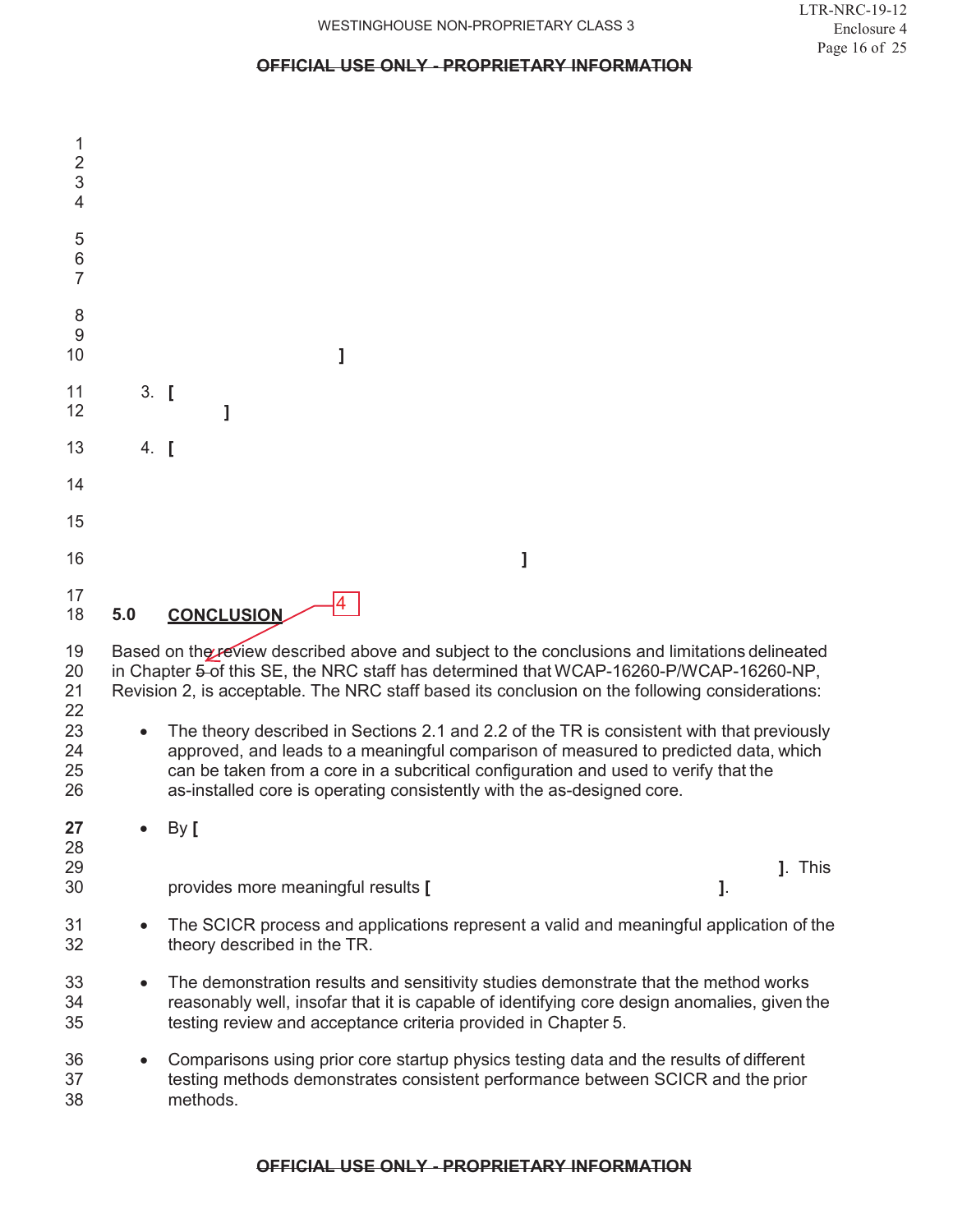#### - 16 -

- 1 Because Westinghouse has shown that the method provides an acceptable means to detect
- 2 potential differences between the as-designed and as-installed core, based on comparisons
- 3 between **[ ]** the
- 4 NRC staff determined that the proposed testing method is consistent with the objective stated<br>5 for the PHYSICS TESTS in the STS BASES, as well as the requirements of 10 CFR 50.34 and for the PHYSICS TESTS in the STS BASES, as well as the requirements of 10 CFR 50.34 and
- 
- 6 10 CFR 50.36. Based on this consideration, the NRC staff further determined that the proposed testing proposed testing proposed testing proposed testing proposed testing proposed testing program adheres to Criterion XI of 10 CFR Part 50 Appendix B.
- 8 confirm
- 9 Therefore, the NRC staff concludes that WCAP-16260-P, Revision  $2/$ is acceptable for use as a
- 10 method for performing PWR startup physics tests to ensure that certain-core characteristics
- 11 (e.g., shutdown margin) are maintained within their TS limits and the core is operating as  $\log$
- designed.
- 13

## 14 **6.0 REFERENCES**

via measurement as a means to demonstrate that

- 1. J. Gresham, Westinghouse Electric Company, letter to Document Control Desk, U.S. Nuclear Regulatory Commission, "Submittal of the Topical Report WCAP-16260-P/ WCAP-16260-NP, Revision 2, "The Spatially Corrected Inverse Count Rate (SCICR) Method for Subcritical Reactivity Measurement" (Proprietary/Non-proprietary)," December 14, 2017, ADAMS Accession No. ML17348B293.
- 2. P.J. Sebastiani and J.L. Diorio, Westinghouse Electric Company, "The Spatially Corrected Inverse Count Rate (SCICR) Method for Subcritical Reactivity Measurement," WCAP-16260-P/NP, Revision 2, December 2017, ADAMS Accession No. ML17348B295 (publicly available) / ML17348B311 (non-publicly available).
- 3. Y.A. Chao, et al., Westinghouse Electric Company, "The Spatially Corrected Inverse Count Rate (SCICR) Method for Subcritical Reactivity Measurement," WCAP-16260-P-A, Rev. 0, September 2005, ADAMS Accession No. ML052640396 (non-publicly available) / ML052640402 (publicly available).
- 4. E. Lenning, US NRC, letter to J. Gresham, Westinghouse Electric Company, "Request for Additional Information Re: Westinghouse Electric Company WCAP-16260-P/ WCAP-16260-NP, Revision 2, "The Spatially Corrected Inverse Count Rate Method for Subcritical Reactivity Measurement" Topical Report (EPID-L-2017-TOP-0064)," August 9, 2018, ADAMS Accession No. ML18207A226.
- 5. E. Lenning, US Nuclear Regulatory Commission, letter to J.A. Gresham, Westinghouse Electric Company, "Request for Additional Information Re: Westinghouse ElectricCompany WCAP-16260-P/WCAP-16260-NP, Revision 2, 'The Spatially Corrected Inverse Count Rate (SCICR) Method for Subcritical Reactivity Measurement' Topical Report - Second Round," September 24, 2018, ADAMS Accession No. ML18263A197.
- 6. E.J. Mercier, Westinghouse Electric Company, letter to Document Control Desk, U.S. Nuclear Regulatory Commission, "Response to Request for Additional Information RE: Westinghouse Electric· Company WCAP-16260-P/WCAP-16260-NP, Revision 2, ''The Spatially Corrected Inverse Count Rate (SCICR) Method for Subcritical Reactivity Measurement" Topical Report," September 13, 2018, ADAMS Accession No. ML18257A062.
- 7. K.L. Hosack, Westinghouse Electric Company, letter to Document Control Desk, US Nuclear Regulatory Commission, "Submittal of Response to Request for Additional Information - Second Set - RE: Westinghouse Electric Company WCAP-16260-P/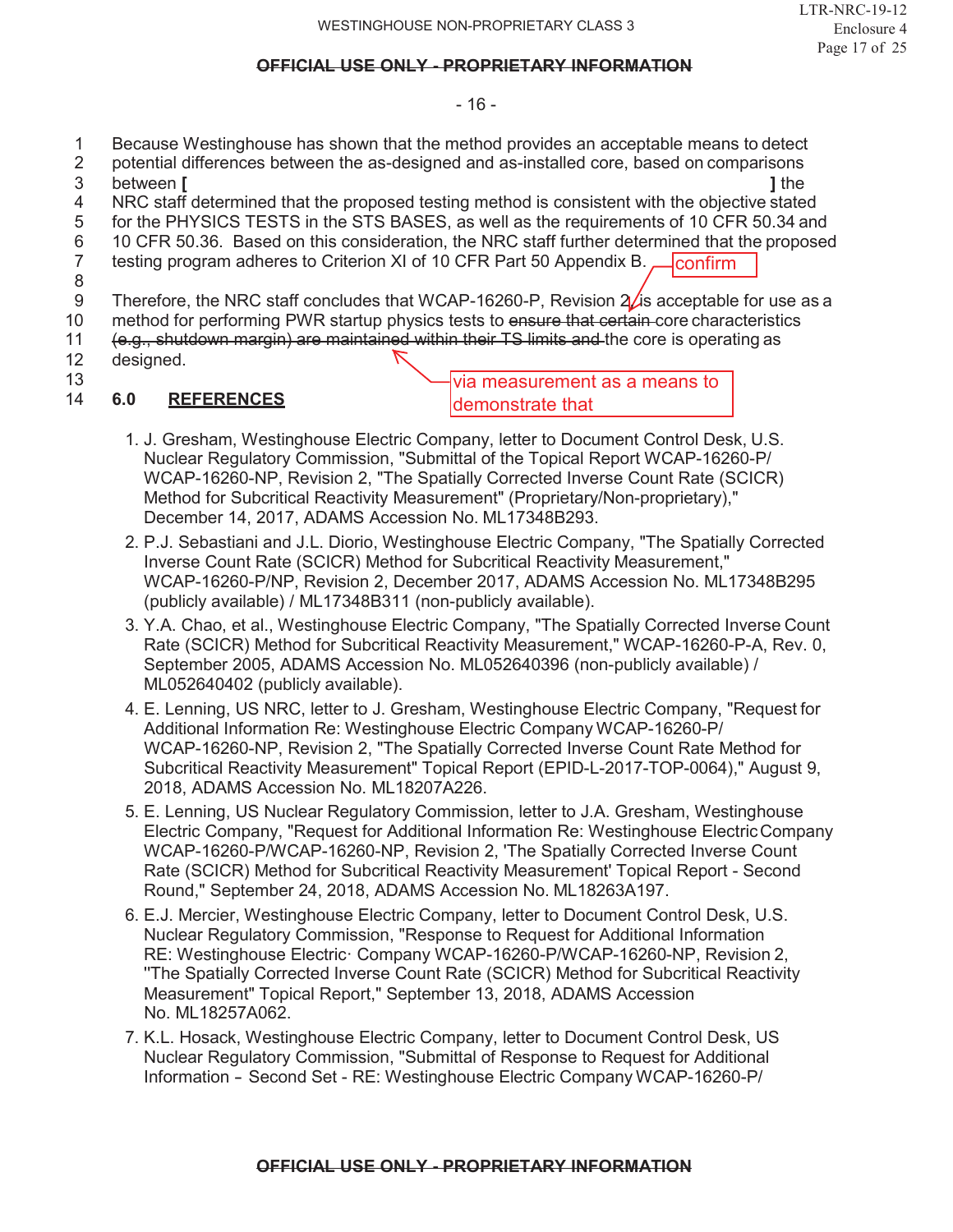#### - 17 -

WCAP-16260-NP, Revision 2, "The Spatially Corrected Inverse Count Rate (SCICR) Method for Subcritical Reactivity Measurement" Topical Report," October 24, 2018, ADAMS Accession No. ML18299A090.

- 8. K.L. Hosack, Westinghouse Electric Company, letter to Document Control Desk, U.S. Nuclear Regulatory Commission, "Submittal of Additional Information - Public Meeting - RE: Wesitnghouse Electric Company WCAP-16260-P/WCAP-16260-NP, Revision 2, "The Spatially Corrected Inverse Count Rate (SCICR) Method for Subcritical Reactivity Measurement" Topical Report," January 8, 2019, ADAMS Accession No. ML19011A352.
- 9. U.S. Nuclear Regulatory Commission, NUREG-1431, Volume 1, "Standard Technical Specifications - Westinghouse Plants: Specifications," Revision 4, April 2012, ADAMS Accession No. ML12100A222.
- 10. U.S. Nuclear Regulatory Commission, NUREG-1431, Volume 2, "Standard Technical Specifications - Westinghouse Plants: Bases," Revision 4, April 2012, ADAMS Accession No. ML12100A228.
- 11. Westinghouse Electric Company, "Westinghouse Dynamic Rod Worth Measurement Technique," WCAP-13360-P-A, Revision 1, October 1998, ADAMS Accession No. ML063410295.
- 12. Westinghouse Electric Company LLC, "Technical Bulletin: Subcritical Rod Worth Measurement Methodology," TB-12-3, February 17, 2012, ADAMS Accession No. **ML 121010060**

| No. ML121010060. |                                                                                 | <b>Westinghouse was</b>                |
|------------------|---------------------------------------------------------------------------------|----------------------------------------|
|                  | Principal Contributors: Benjamin T. Parks, NRR/DSS<br>Reed A. Anzalone, NRR/DSS | -Inot able to locate<br>this on ADAMS. |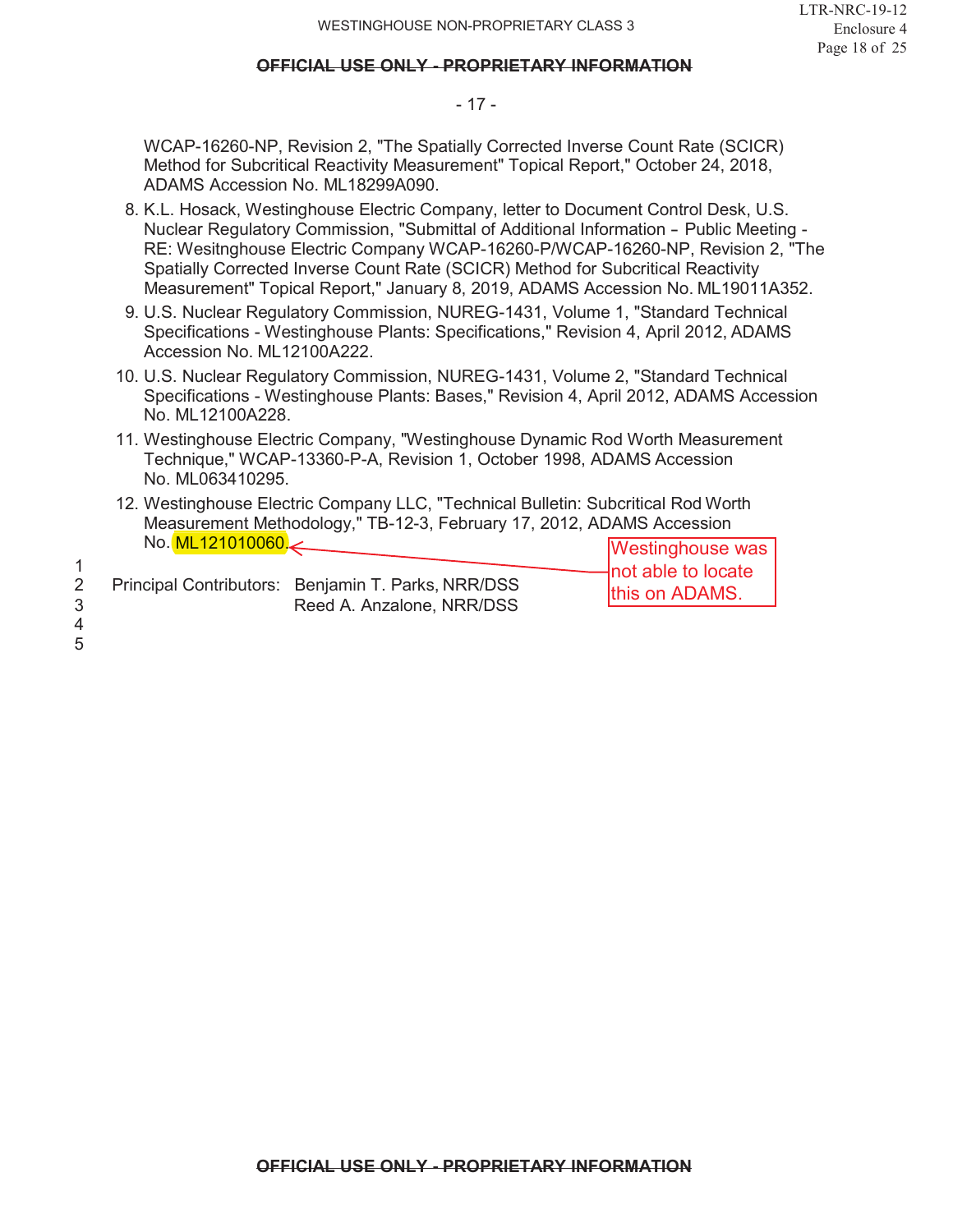LTR-NRC-19-12 Enclosure 4 Page 19 of 25

| <b>Item</b><br>No. | Page | Line(s) | <b>Suggested Edit</b>                                                                                                                                                                         | <b>Notes</b>                                                                                                                                                                                                 | <b>NRC Response</b> |
|--------------------|------|---------|-----------------------------------------------------------------------------------------------------------------------------------------------------------------------------------------------|--------------------------------------------------------------------------------------------------------------------------------------------------------------------------------------------------------------|---------------------|
|                    | 1    | 22      | $\dots$ changes to the<br>application of subcritical<br>physics testing (SPT)<br><b>Subcritical Physics</b><br><b>Testing application of</b><br>the SCICR method                              | Westinghouse requests<br>this change to clarify that<br>SPT is one of the<br>applications of the SCICR<br>methodology.                                                                                       |                     |
| $\mathfrak{D}$     | 1    | 38-39   | to ensure that confirm<br>core characteristics are<br>maintained (e.g.,<br>shutdown margin) and<br>via measurement as a<br>means to demonstrate<br>that the core is operating<br>as designed. | Westinghouse requests<br>this change to clarify the<br>purpose of testing to<br>compare key core<br>characteristics to<br>measurements in order to<br>demonstrate that the core<br>is operating as designed. |                     |
| 3                  | 2    | 11      | The regulation at 10 CFR<br>50.36                                                                                                                                                             | <b>Editorial correction</b>                                                                                                                                                                                  |                     |
| 4                  | 2    | 38      | Technical<br>Specifications -<br>Westinghouse Pants<br><b>Plants</b>                                                                                                                          | <b>Editorial correction</b>                                                                                                                                                                                  |                     |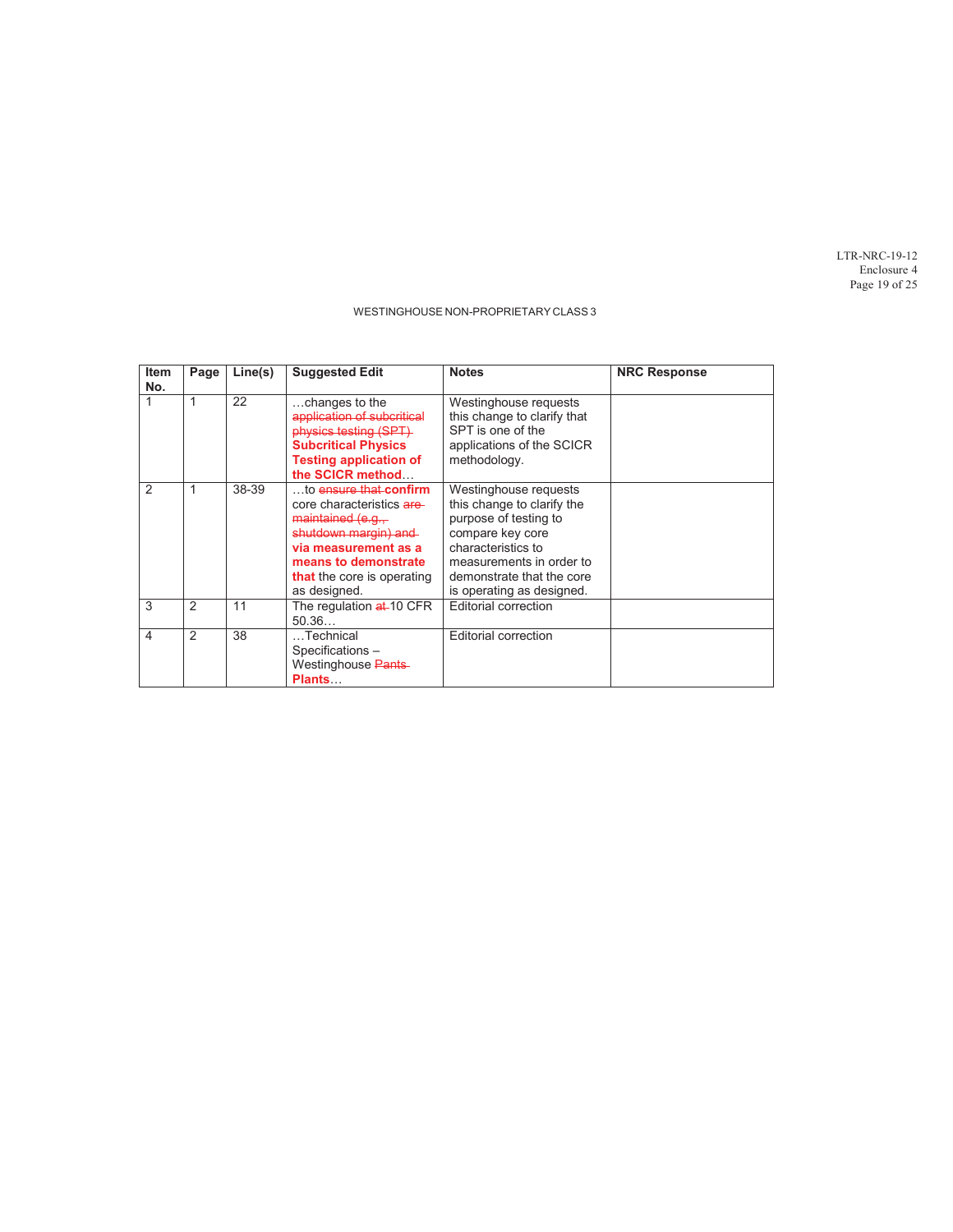LTR-NRC-19-12 Enclosure 4 Page 20 of 25

| Item<br>No. | Page           | Line(s)   | <b>Suggested Edit</b>                                                                                                                                                                                                                                                                                                                                                                                                                                                                                                                                      | <b>Notes</b>                                                                                                                                                                  | <b>NRC Response</b> |
|-------------|----------------|-----------|------------------------------------------------------------------------------------------------------------------------------------------------------------------------------------------------------------------------------------------------------------------------------------------------------------------------------------------------------------------------------------------------------------------------------------------------------------------------------------------------------------------------------------------------------------|-------------------------------------------------------------------------------------------------------------------------------------------------------------------------------|---------------------|
| 5           | $\overline{4}$ | $20 - 21$ | such as dynamic rod-<br>worth measurement the<br><b>Dynamic Rod Worth</b><br><b>Measurement</b><br>(DRWM <sup>™</sup> ) technique<br>(New Footnote on page)<br>4) DRWM is a<br>trademark of<br><b>Westinghouse Electric</b><br><b>Company LLC, its</b><br>affiliates and/or its<br>subsidiaries in the<br><b>United States of</b><br>America and may be<br>trademarked or<br>registered in other<br>countries throughout<br>the world. All rights<br>reserved. Unauthorized<br>use is strictly<br>prohibited. Other<br>names may be<br>trademarks of their | Westinghouse requests<br>using trademark<br>identification on first usage.<br>Use of the trademark also<br>requires insertion of a<br>footnote on the page of first<br>usage. |                     |
|             |                |           | respective owners.                                                                                                                                                                                                                                                                                                                                                                                                                                                                                                                                         |                                                                                                                                                                               |                     |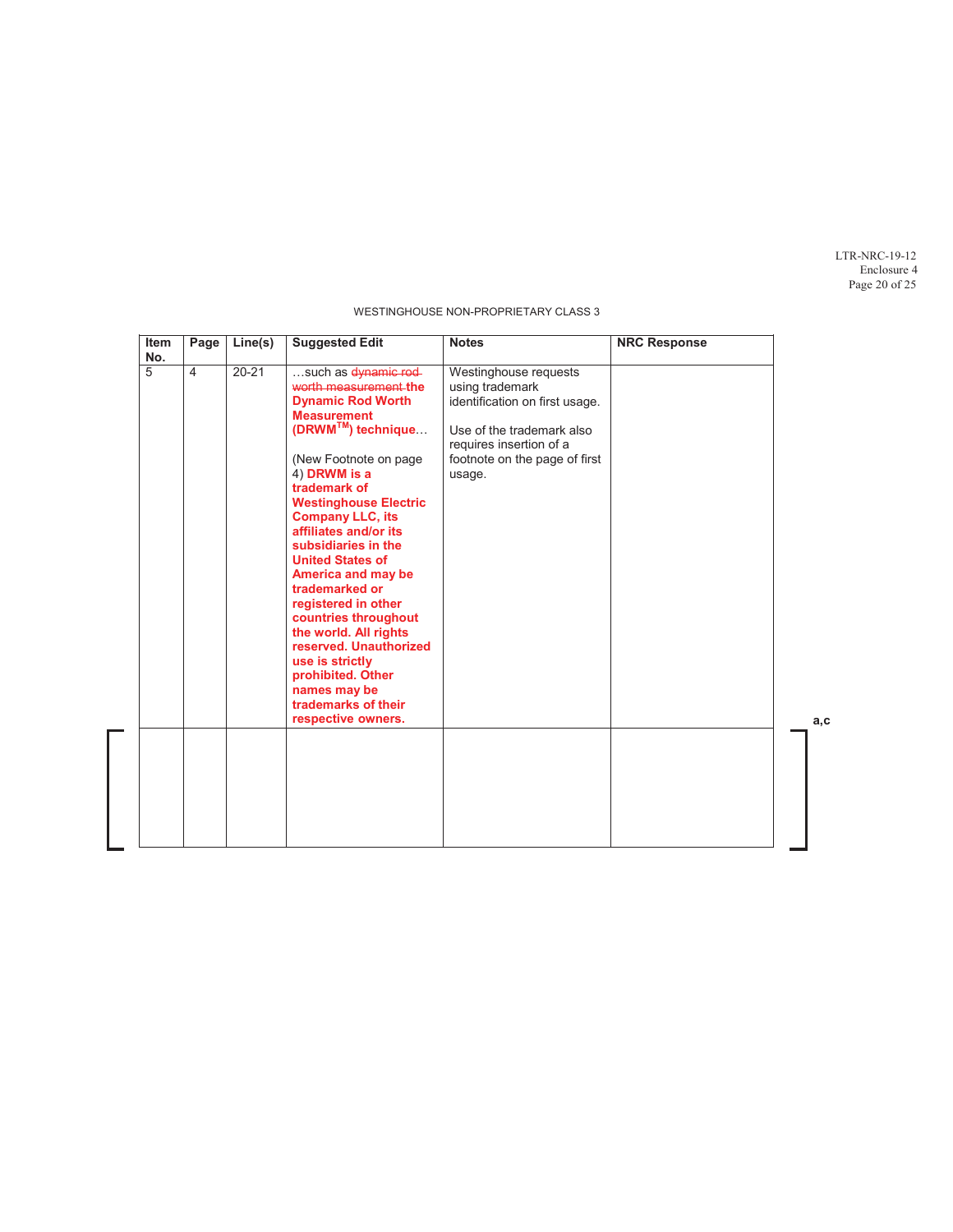LTR-NRC-19-12 Enclosure 4 Page 21 of 25

| Item<br>No. | Page           | Line(s) | <b>Suggested Edit</b>                                                                                                          | <b>Notes</b>                                 | <b>NRC Response</b> | a, c |
|-------------|----------------|---------|--------------------------------------------------------------------------------------------------------------------------------|----------------------------------------------|---------------------|------|
|             |                |         |                                                                                                                                |                                              |                     |      |
|             |                |         |                                                                                                                                |                                              |                     |      |
|             |                |         |                                                                                                                                |                                              |                     |      |
|             |                |         |                                                                                                                                |                                              |                     |      |
|             |                |         |                                                                                                                                |                                              |                     |      |
| 9           | $\overline{5}$ | 34-35   | contribute a negligible<br>amount <sup>2</sup> of reactivity<br>compared to the<br>remainder of the core<br>toward the overall | Requested changes for<br>technical accuracy. |                     |      |
|             |                |         | neutron flux<br>distribution, they are<br>typically                                                                            |                                              |                     |      |
|             |                |         |                                                                                                                                |                                              |                     |      |
|             |                |         |                                                                                                                                |                                              |                     |      |
|             |                |         |                                                                                                                                |                                              |                     |      |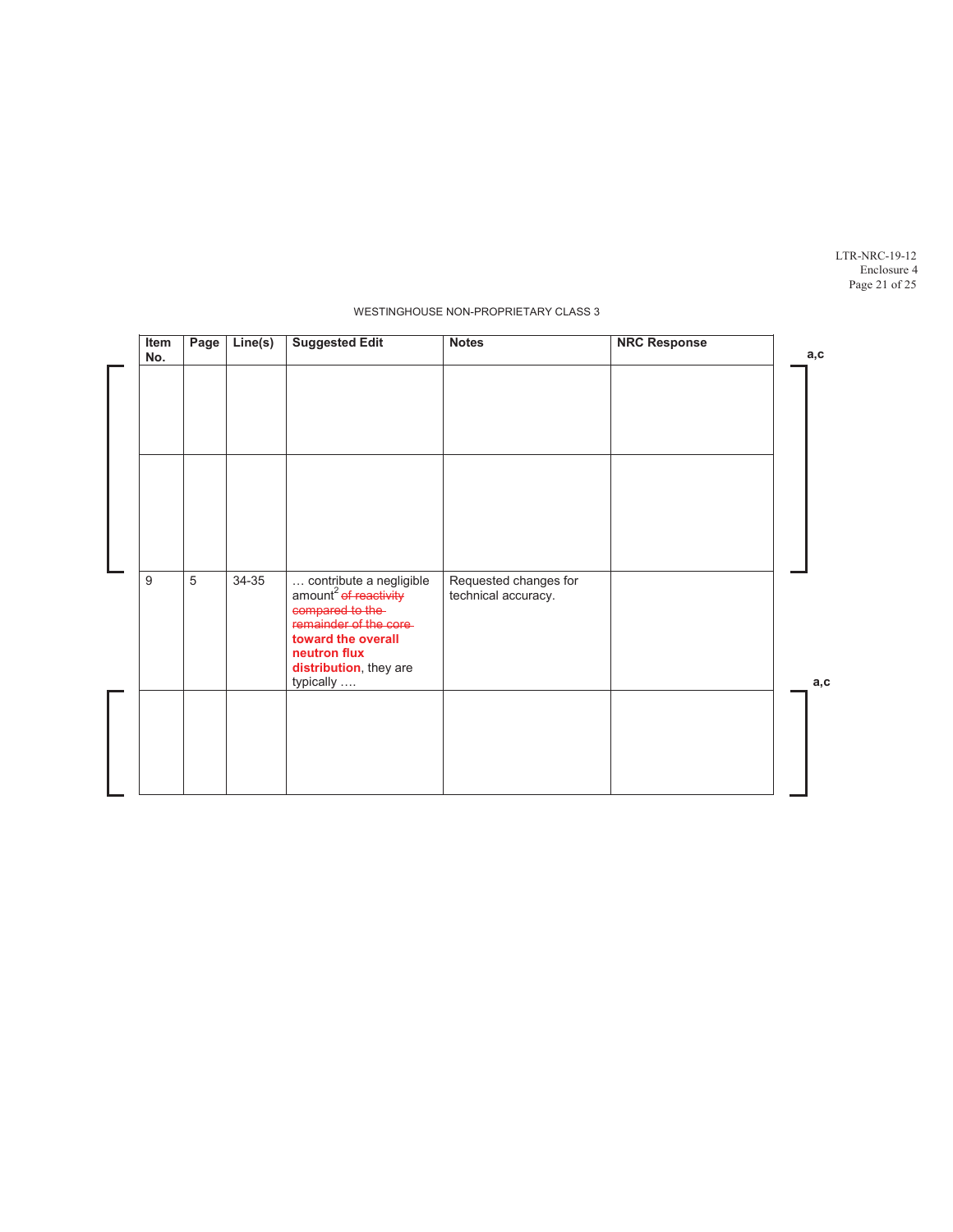LTR-NRC-19-12 Enclosure 4 Page 22 of 25

| Item<br>No. | Page | Line(s) | <b>Suggested Edit</b> | <b>Notes</b> | <b>NRC Response</b> | a,c |
|-------------|------|---------|-----------------------|--------------|---------------------|-----|
|             |      |         |                       |              |                     |     |
|             |      |         |                       |              |                     |     |
|             |      |         |                       |              |                     |     |
|             |      |         |                       |              |                     |     |
|             |      |         |                       |              |                     |     |
|             |      |         |                       |              |                     |     |
|             |      |         |                       |              |                     |     |
|             |      |         |                       |              |                     |     |
|             |      |         |                       |              |                     |     |
|             |      |         |                       |              |                     |     |
|             |      |         |                       |              |                     |     |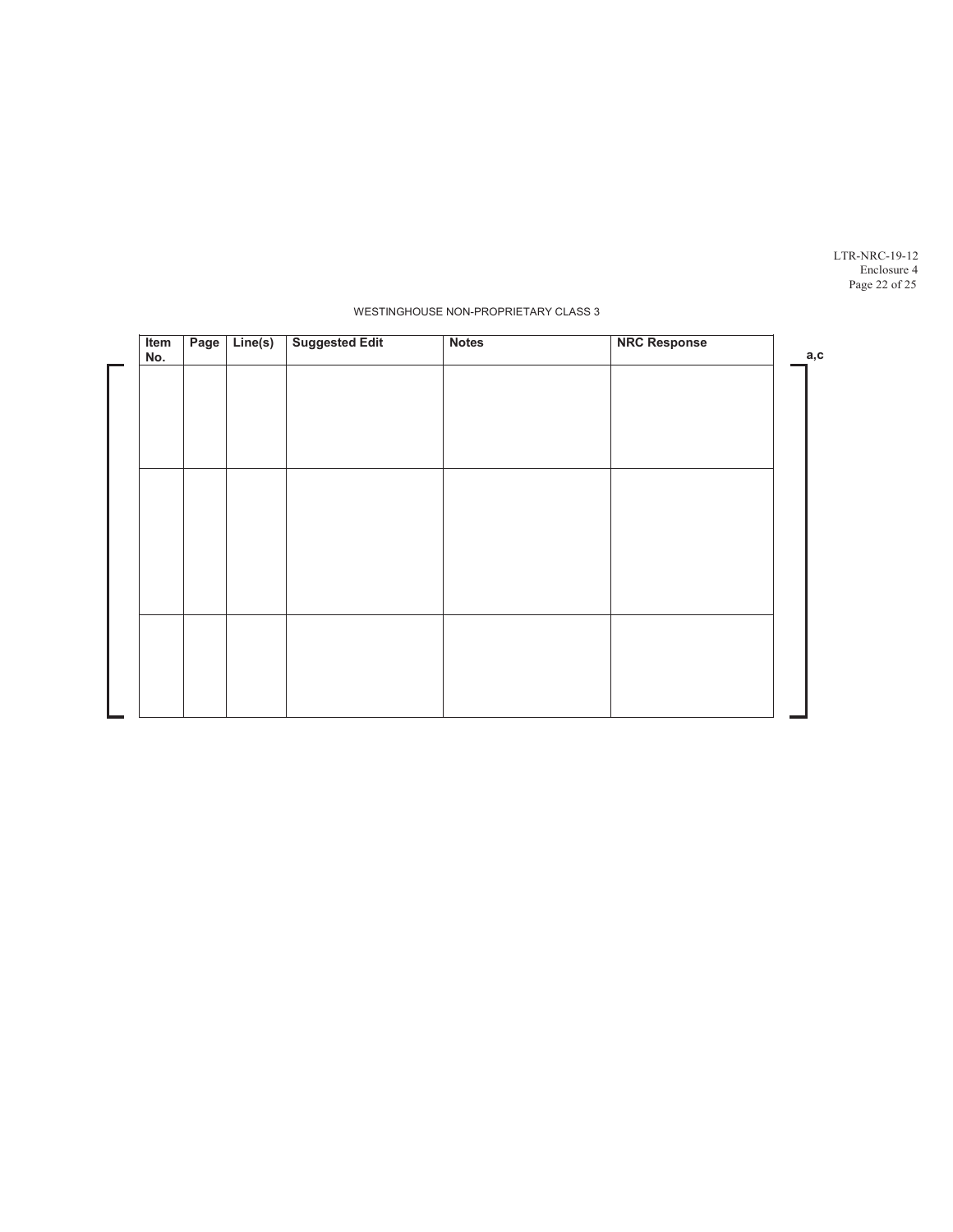LTR-NRC-19-12 Enclosure 4 Page 23 of 25

| Item<br>No. | Page | Line(s) | <b>Suggested Edit</b> | <b>Notes</b> | <b>NRC Response</b> | a,c |
|-------------|------|---------|-----------------------|--------------|---------------------|-----|
|             |      |         |                       |              |                     |     |
|             |      |         |                       |              |                     |     |
|             |      |         |                       |              |                     |     |
|             |      |         |                       |              |                     |     |
|             |      |         |                       |              |                     |     |
|             |      |         |                       |              |                     |     |
|             |      |         |                       |              |                     |     |
|             |      |         |                       |              |                     |     |
|             |      |         |                       |              |                     |     |
|             |      |         |                       |              |                     |     |
|             |      |         |                       |              |                     |     |
|             |      |         |                       |              |                     |     |
|             |      |         |                       |              |                     |     |
|             |      |         |                       |              |                     |     |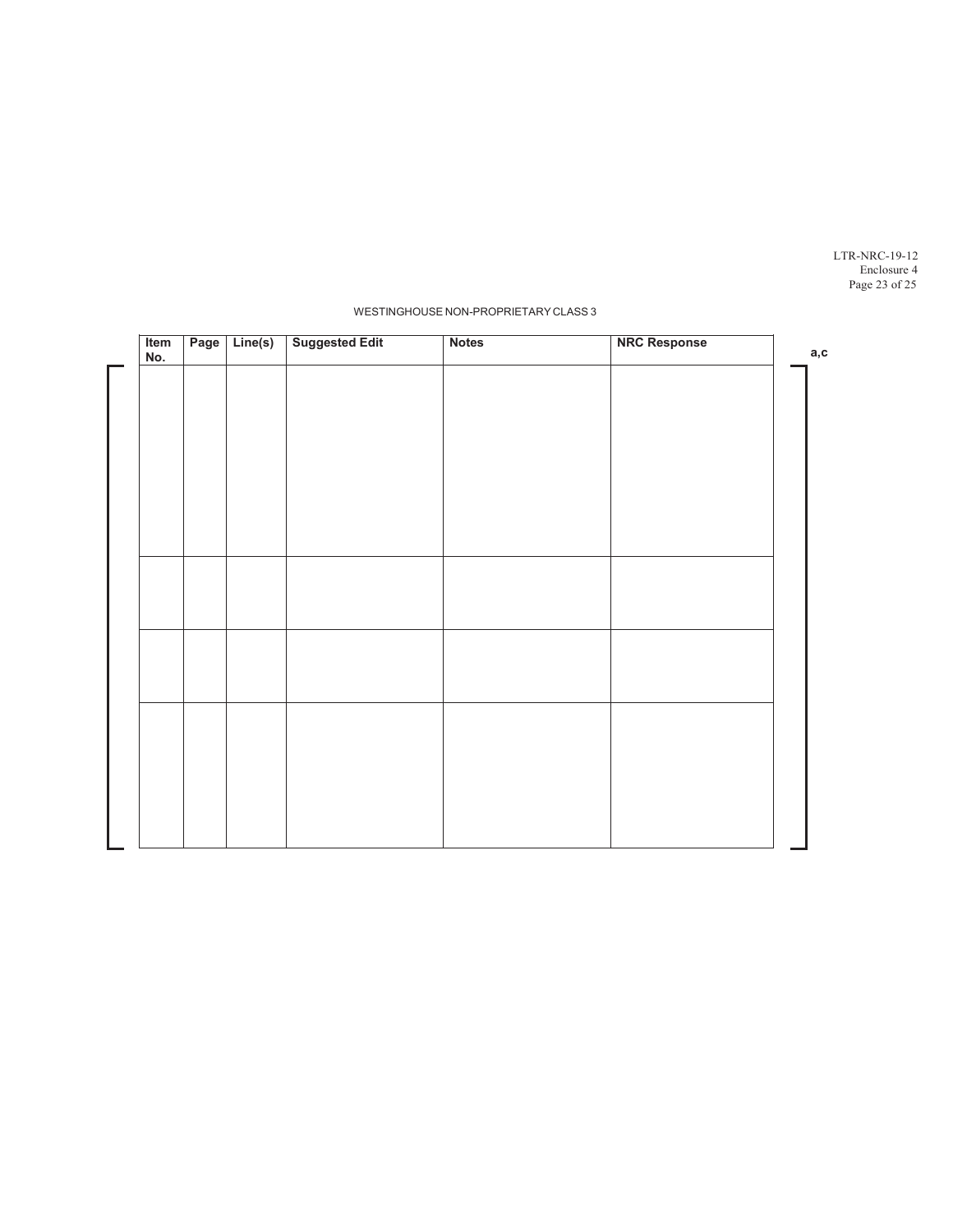LTR-NRC-19-12 Enclosure 4 Page 24 of 25

| Item<br>No. | Page | $\overline{\mathsf{Line}}(s)$ | <b>Suggested Edit</b>                                                              | <b>Notes</b>                                                                                                                                                                                                                                                                                         | <b>NRC Response</b> | a,c  |
|-------------|------|-------------------------------|------------------------------------------------------------------------------------|------------------------------------------------------------------------------------------------------------------------------------------------------------------------------------------------------------------------------------------------------------------------------------------------------|---------------------|------|
|             |      |                               |                                                                                    |                                                                                                                                                                                                                                                                                                      |                     |      |
| 19          | 11   | 10                            | directly to shutdown<br>margin and rod worth<br>reactivity balance<br>requirements | Westinghouse requests<br>this change for technical<br>accuracy. Reactivity<br>balance is needed before<br>MODE 1 entry, and is an<br>explicit surveillance<br>requirement. Rod worth is<br>a part of the SDM<br>assumptions/calculation,<br>but its explicit<br>measurement is not<br>defined in TS. |                     | a, c |
|             |      |                               |                                                                                    |                                                                                                                                                                                                                                                                                                      |                     |      |
|             |      |                               |                                                                                    |                                                                                                                                                                                                                                                                                                      |                     |      |